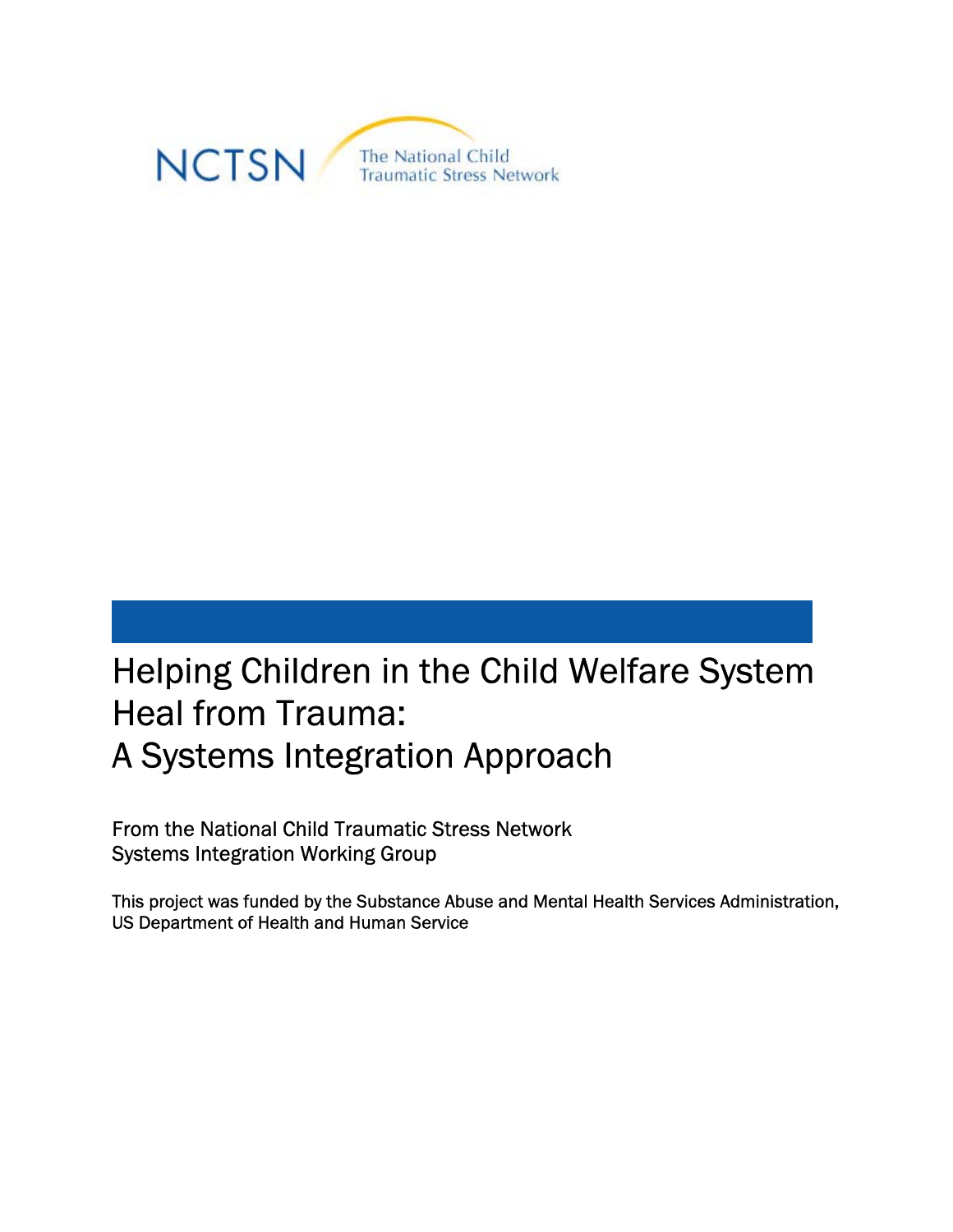#### Helping Children in the Child Welfare System Heal from Trauma: A Systems Integration Approach

#### From the

#### National Child Traumatic Stress Network Systems Integration Working Group

#### Authors

Nicole Taylor, PhD, Chadwick Center for Children and Families Children's Hospital and Health Center, San Diego, California

Christine B. Siegfried, MSSW, National Center for Child Traumatic Stress

#### System Integration Working Group Contributors

Miriam Berkman, Connie Carnes, Barbara Friedman, Jim Henry, Helen Kimmel, Nicole Taylor, Charles Wilson, Mark Rains, Donna Humbert, Jim van den Brandt, Joel Rosch, Jeff Wherry, Joe Benamati, Lucy Berliner, Susan Ko, John Landsverk, Barbara Ryan

#### Additional Contributors

Patrick Cody, Jennifer Demaree, S.D. Williams

#### National Child Traumatic Stress Network

www.NCTSN.org 2005 rev. August 23, 2005

The National Child Traumatic Stress Network is coordinated by the National Center for Child Traumatic Stress, Los Angeles, Calif., and Durham, N.C.

This project was funded by the Substance Abuse and Mental Health Services Administration (SAMHSA), US Department of Health and Human Services (HHS). The views, policies, and opinions expressed are those of the authors and do not necessarily reflect those of SAMHSA or HHS.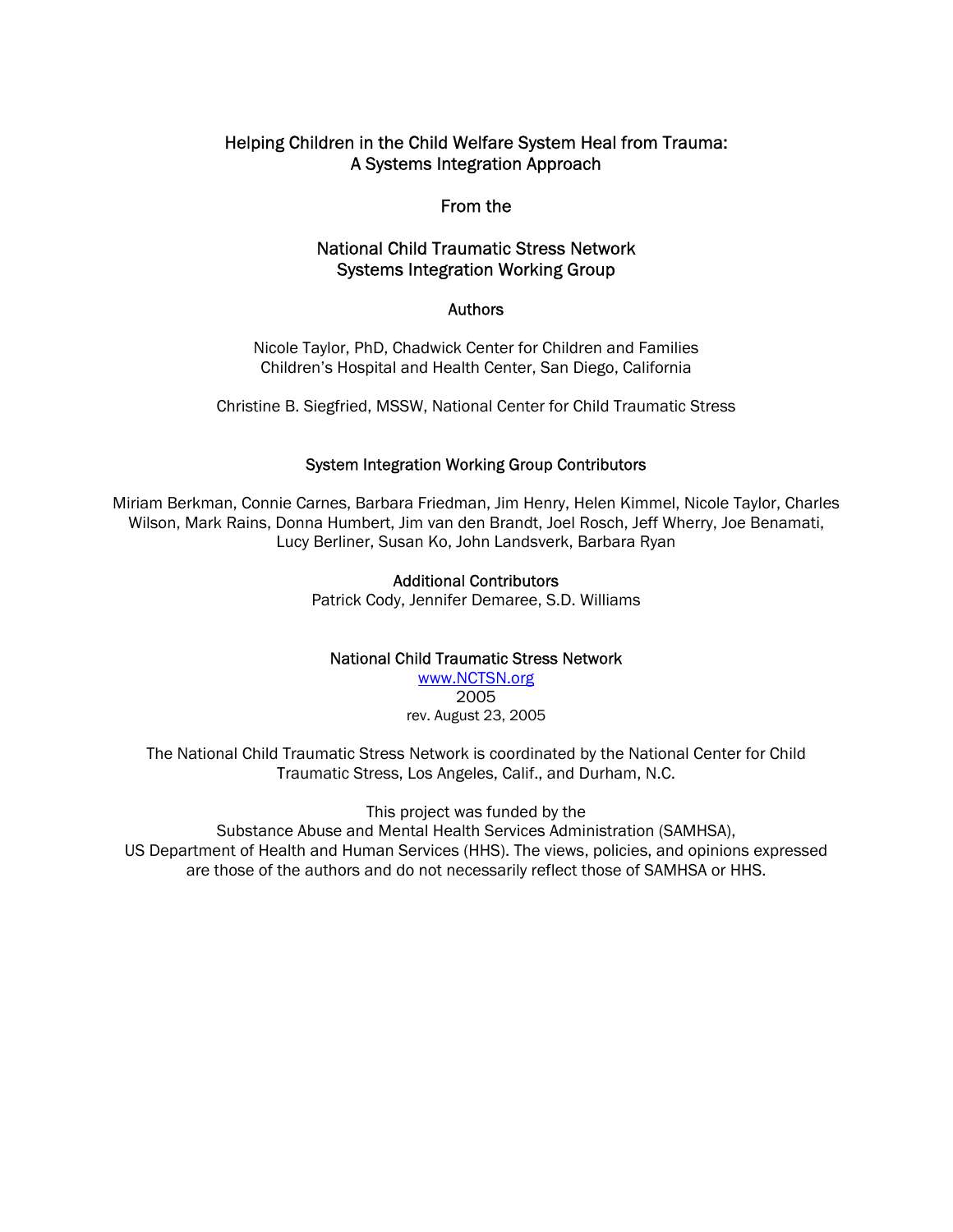#### Table of Contents

| <b>Executive Summary</b>                                                | 1  |
|-------------------------------------------------------------------------|----|
| <b>Introduction</b>                                                     | 5  |
| <b>Methods</b>                                                          | 7  |
| Why Information about a Child's Trauma Is Crucial for Systems           | 8  |
| <b>Survey Results</b>                                                   | 10 |
| Themes from the Survey                                                  | 20 |
| <b>Conclusions and Recommendations</b>                                  | 24 |
| References                                                              | 28 |
| <b>Appendix A</b><br>NCTSN Systems Integration Group Stakeholder Survey | 29 |

| <b>Figures and Diagrams</b>                        |                 |
|----------------------------------------------------|-----------------|
| Figure 1: Trauma Response Pathway                  | 6.              |
| Table 1: Transferring Information Between Agencies | 12 <sub>1</sub> |
| Table 2: Trauma-Related Training                   | 18              |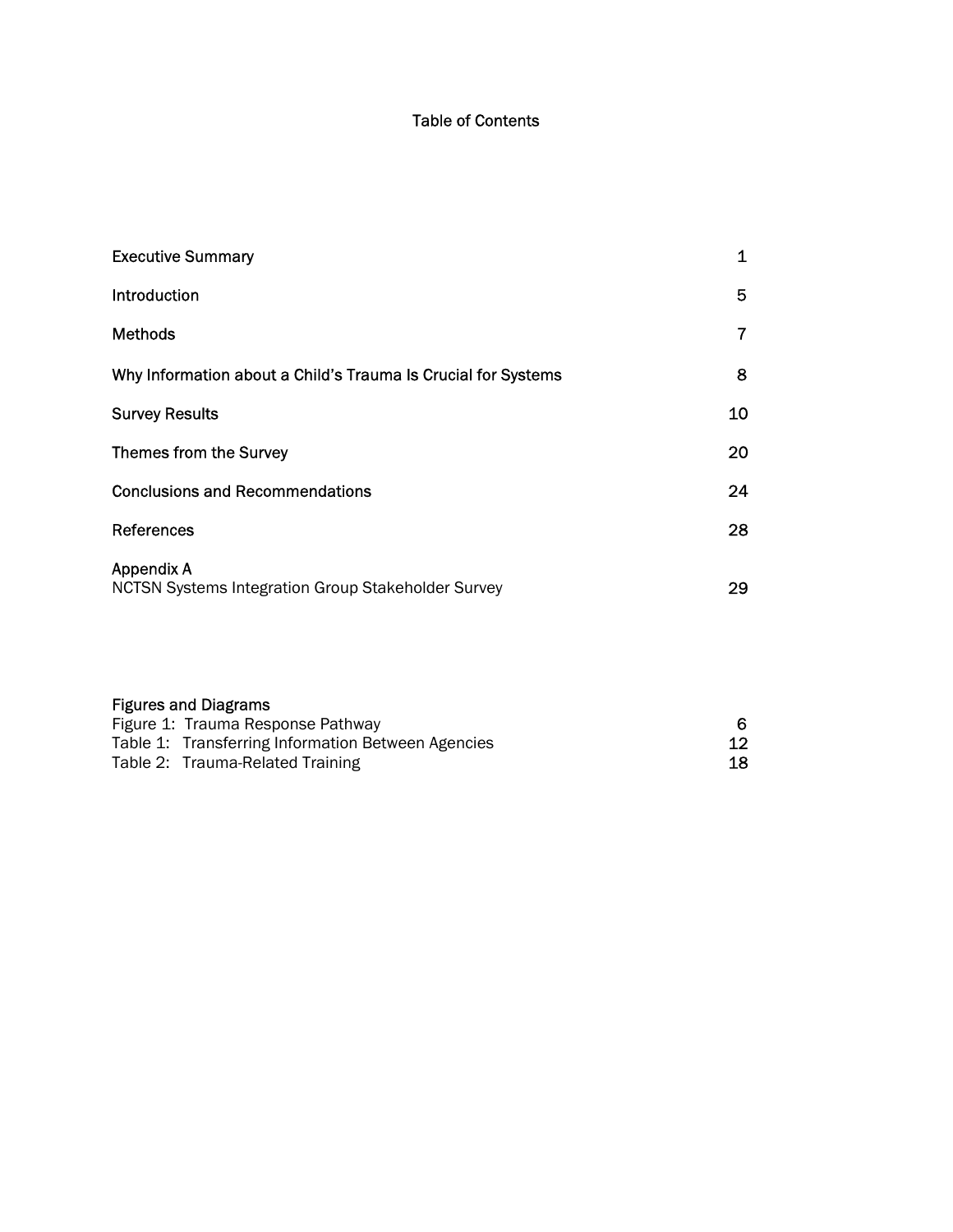

## *Executive Summary*

## Helping Children in the Child Welfare Systems Heal from Trauma: A Systems Integration Approach

#### The Issue

Numerous organizations touch the lives of children and their families following incidents of maltreatment. These agencies include the family/dependency courts, child welfare agencies, foster parent associations, foster care agencies or substitute care facilities, mental health agencies, and others. The way these organizations work together is critically important. They have the potential to promote child safety and reduce the harmful impact of maltreatment on children, but also, unfortunately, at times their actions may worsen the traumatic experience for children and their families. While some attention has been given to understanding and improving the interaction of systems that become involved with a child immediately following maltreatment (for example, the child protective and law enforcement systems), less attention has been paid to some of the agencies that become involved much later in the process. The literature about the integration of traumarelated information and expertise into the responses of these agencies and systems has been scant or nonexistent.

#### The Project

"Helping Children in the Child Welfare System Heal from Trauma: A Systems Integration Approach," by the National Child Traumatic Stress Network's Systems Integration Working Group, reports on the results of a survey conducted among some of these later-stage agencies in a number of states. The survey was used to assess (1) the ways the agencies gather, assess, and share trauma-related information and (2) the basic training about child trauma their staffs receive. The goal was to determine how the various service systems communicate with each other about trauma and whether, alone or through interaction, they retraumatize the child or, more positively, promote the child's healing following a traumatic event. This survey is small, representing 53 agencies in  $11$ communities, and is a first step in a larger project. The ultimate goal is to identify gaps in communication among agencies and systems and to develop training and educational materials to improve collaboration on issues associated with child maltreatment and trauma.

#### Findings

The following are among the study's findings:

• Regardless of whether the respondents worked in courts, child welfare system, foster care agency, mental health agency, or schools, they seldom receive in-depth information about a child's trauma history when a child is first referred to them by another agency or system.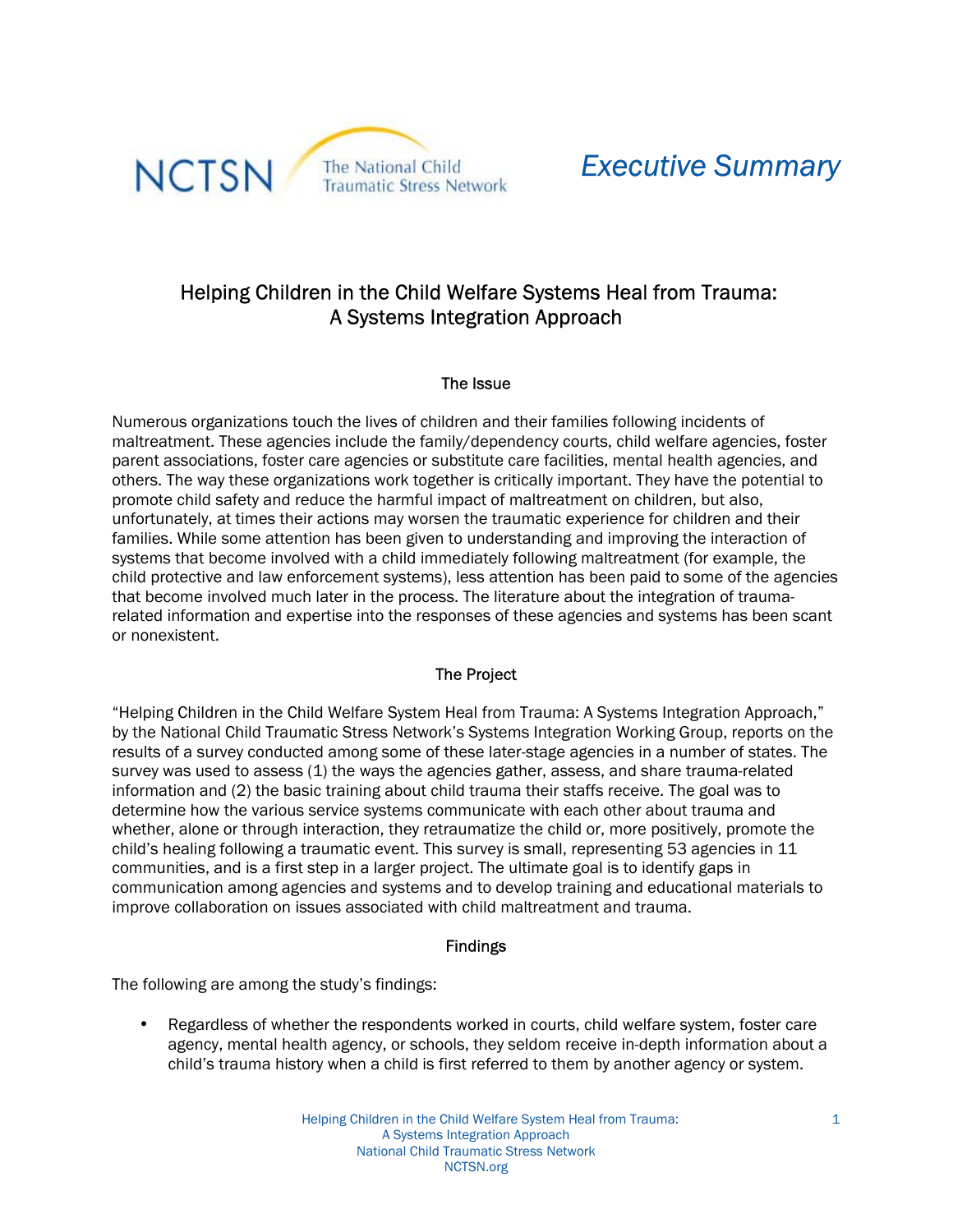- Many agencies do not conduct a standardized post-traumatic stress assessment with a child who has experienced maltreatment and been referred to the child welfare system.
- Fewer than half of the stakeholders interviewed train staff on available evidence-based treatments for child traumatic stress.
- Over a third of stakeholders interviewed did no training with their staff about assessment of child trauma.
- About a third of those interviewed said that they never make referrals to a treatment provider or placement based upon its use of evidence-based practices, and another third said they rarely did so.
- Overall, trauma reminders/triggers are asked about less frequently at intake than are other trauma issues, even though trauma reminders can retrigger a serious traumatic stress reaction.
- Stakeholders gather relatively more information on traumas' resulting behavior and school problems than on such topics as the duration of abuse, the number of trauma episodes, and internalizing symptoms.
- Overall, stakeholders report interactions with schools as being less helpful with regard to trauma-related issues than interaction with other agencies or organizations.

#### Recommendations

#### *Members of the National Child Traumatic Stress Network*

- Together with other national child welfare and dependency court organizations, develop and promote training about child trauma.
- To facilitate better information exchange between agencies, develop and disseminate a trauma profile instrument that can be shared with the family/dependency court, multidisciplinary teams, and those mental health professionals working with the child and the child's caretakers and/or foster family. This profile will capture important information about all traumas in the child's history, developmental levels at the time of the trauma(s), as well as trauma reminders.
- Promote the use of appropriate standardized assessment measures within service systems, including public child welfare and the courts, to assess both trauma-related and general symptoms when working with child trauma victims. (Information on available measures is available through the measurement review database on the website of the National Child Traumatic Stress Network at www.NCTSN.org.)
- Explore how trauma information can link to and inform treatment planning and encourage service providers in NCTSN centers to become educated on the interpretation of different standardized assessments used with traumatized children.
- Seek out promising practices and identify evidence-based practices that already exist for working with traumatized children across the different service systems. Share this information with system representatives.
	- o Develop a bench guide for judges to promote knowledge and access to information about evidence-based practices.
	- o Partner with experts within the service systems to develop trauma training materials and educational events that are appropriate and beneficial to those service systems.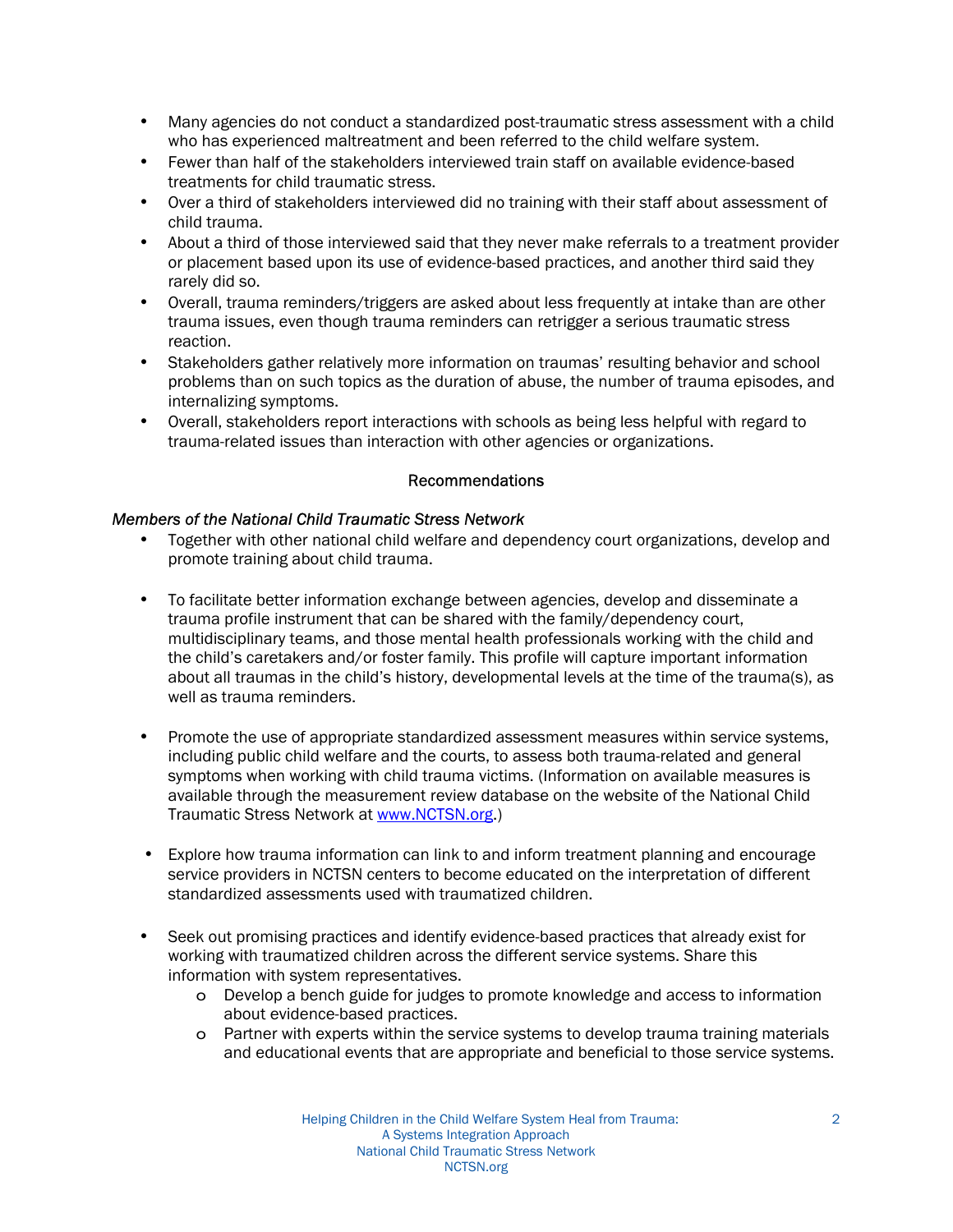- Promote the dissemination and spread of promising and evidence-based practices using strategies developed for this purpose (e.g., the Institute of Healthcare Improvement's quality improvement strategy, http://www.ihi.org/). Use strategies that accelerate the rate of change so that promising practices with growing evidence bases become the standard of care across the country, and so that individual variability in quality of care is dramatically reduced.
- Seek funding to explore on a larger or nationwide scale the interactions between different service systems when treating child trauma.
- Encourage the Substance Abuse and Mental Health Services Administration (SAMHSA) to expand their National Registry of Effective Programs to include more focus on evidencebased programs relevant to traumatized children. Encourage SAMHSA to seek out programs that are related to child welfare populations and ensure that they are listed in the registry.

#### *Family or Dependency Court*

- Seek out education and training to understand how a child's trauma history impacts the child's development and current functioning. Encourage state and national judicial educational bodies to include trainings on child trauma issues.
- Explore the use of standardized trauma assessment tools and trauma profile instruments to collect better information about a child's trauma history and trauma's impact on the child.
- Review existing information and resources about available evidence-based practices in treating child trauma in order to make informed decisions about placement, treatment, and visitation choices for children.

#### *Public Child Welfare Agencies*

- Consistent with public child welfare's current goals of improving assessment of child wellbeing, provide education and training for both front-line staff and supervisors on trauma assessment, evidence-based trauma treatment, and the importance of traumatic reminders. Seek out training materials on child trauma that are appropriate for your organization to assist in reaching this goal.
- Increase the use of standardized assessment measures that identify trauma-related and non-trauma-related symptoms to help caseworkers have adequate information to meet the diverse needs of the children with whom they work.
- Integrate into child assessment and interview protocols the completion of a child trauma profile instrument so that workers have a complete understanding of the child's trauma history.

#### *Foster Care Agencies*

- Seek training for staff and foster parents about trauma assessment, evidence-based trauma treatment, and the importance of traumatic reminders.
- Gather complete information about a child's trauma history so that staff can see the impact of trauma on a child's development, skills, and competencies. Share this trauma history profile with foster parents so both staff and foster parents can assist the child with organizing his/her experiences and developing a sense of continuity about his/her life. Use of a trauma profile instrument can facilitate this process.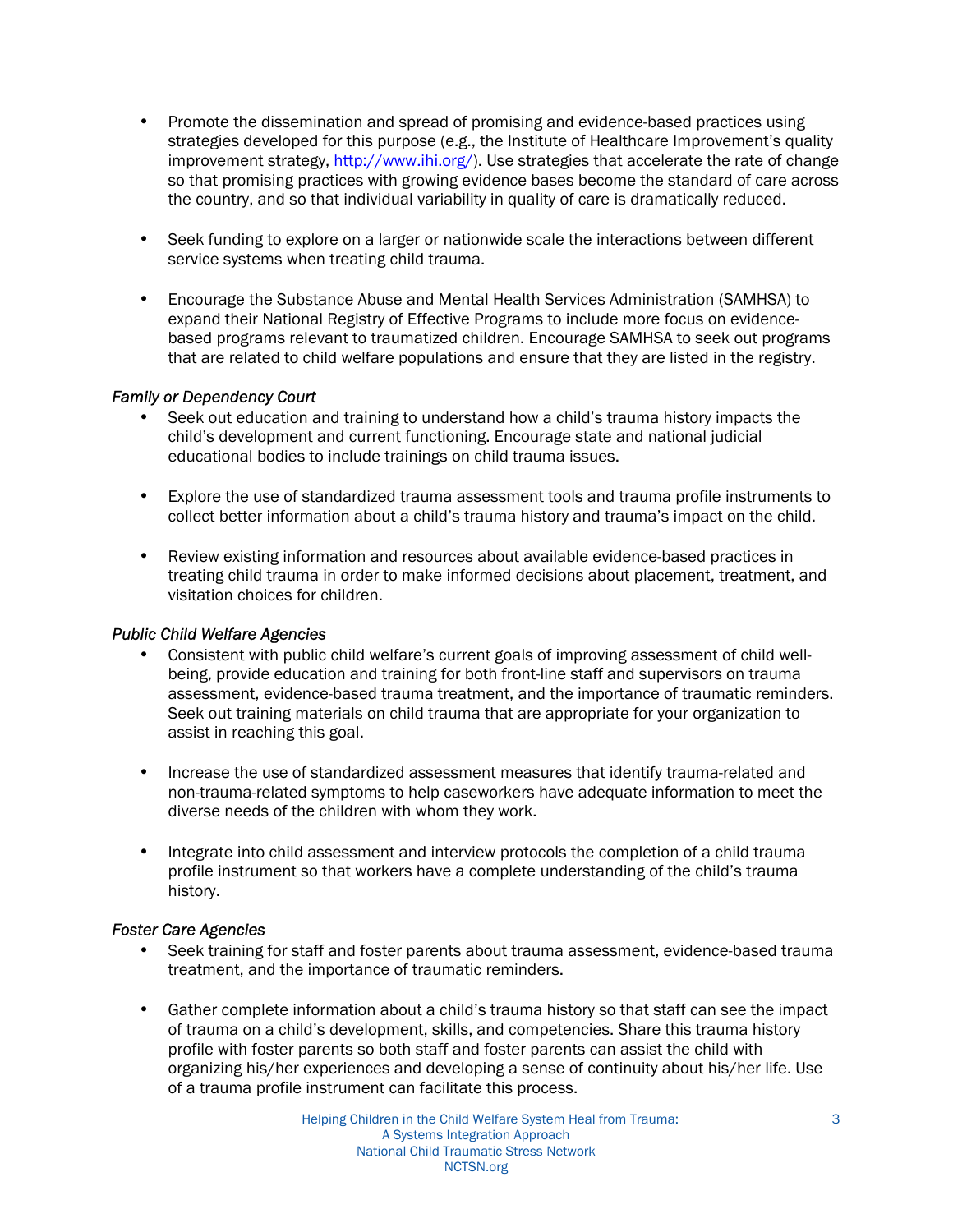#### *Mental Health Agencies*

- Develop strategies to better integrate your work with the work of school systems in order to become allies in assisting traumatized children in coping with change and loss.
- Seek out training on standardized trauma assessment measures, evidence-based trauma treatment, and the importance of traumatic reminders so that clinicians are better able to assist a child in coping with trauma.
- Incorporate the use of a trauma profile instrument when assessing children in order to gain a deeper understanding of a child's traumatic experiences and the way these may have influenced the child's development.
- Develop a mechanism for more effective cross-agency sharing of information so that clinicians have a clear understanding of systems issues that may be worrying or affecting the child, such as changing placements or schools. This will help clinicians target areas of difficulty for the child and will also help them assist the child in establishing feelings of continuity in the child's life.

#### *Schools*

- Educate teachers and staff so that they can recognize traumatic reactions, reminders, and triggers and identify when a child may be having a traumatic reaction as opposed to behavioral problems for other reasons. Include training on some of the more subtle or invisible symptoms seen with children who become depressed or withdrawn following a trauma.
- Identify strategies to enhance liaisons between schools, foster care providers, child welfare, and mental health systems to better meet the needs of traumatized children. Include strategies for sharing information about a child's experience and trauma reactivity, while still being sensitive to confidentiality issues.
- Seek out tools to educate teachers about the incidence, prevalence, and impact of child trauma and how to work effectively with children who have trauma histories.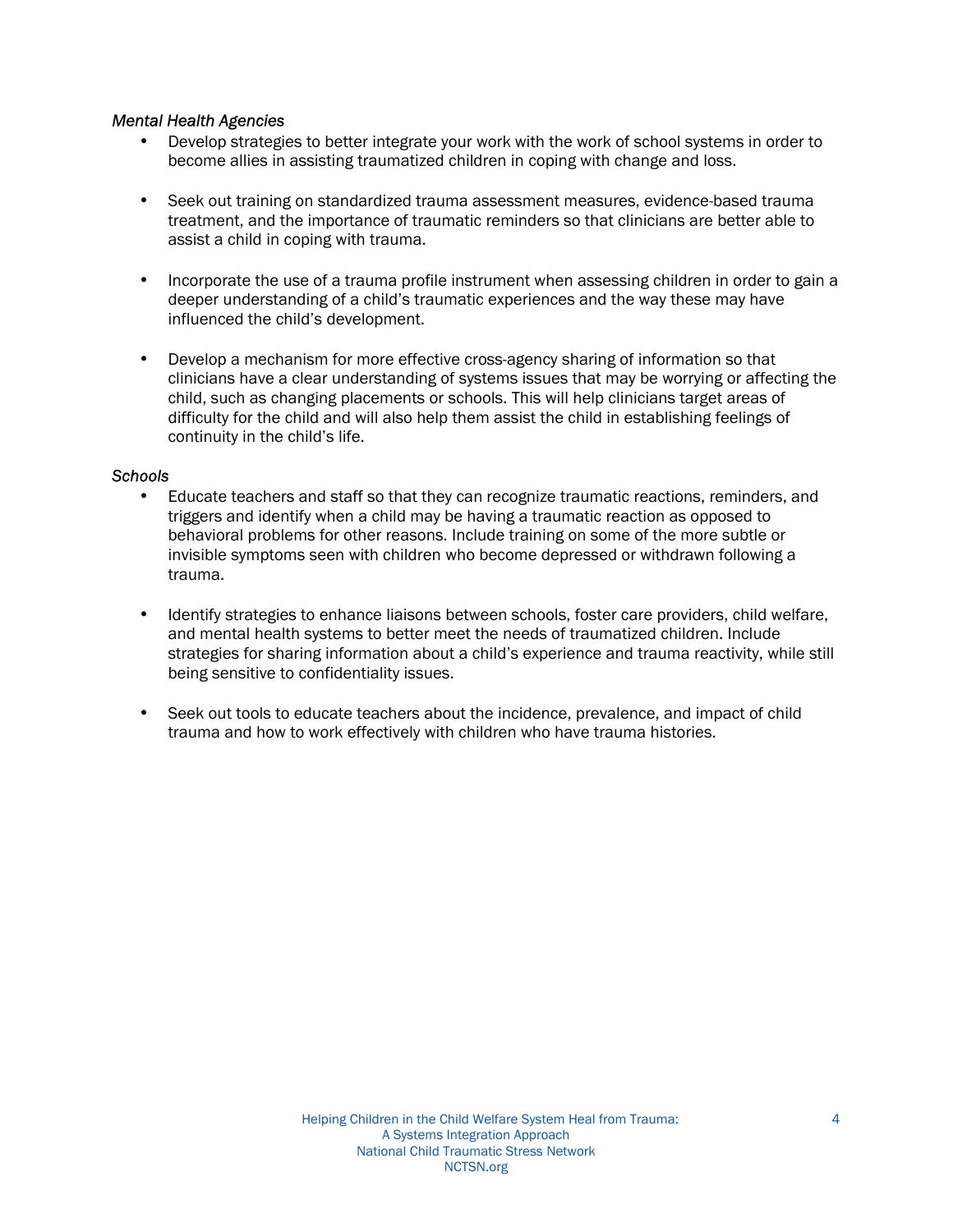

## **Introduction**

The traumatic experience of child abuse, neglect, and separation, especially when combined with environmental factors such as poverty, can lead to a variety of emotional problems for children and a greater likelihood of social, behavioral, and psychiatric problems. For children with previous traumas, prior victimization, or other environmental stressors, problems are often compounded. Intervening with these children can be more difficult. Children who have been removed from their homes due to abuse and neglect and placed in substitute care have an extremely high risk for mental health problems, especially traumatic stress. Traumatic stress involves intense feelings of terror, horror or helplessness, especially in response to serious injury to self, witnessing serious injury or the death of others, imminent threats of serious injury or death, or a violation of personal physical integrity. (Pynoos et al. 2004).

The mental health needs of children and families in the child welfare system require consistent, ongoing attention of all of the systems that work with the child. The child welfare system, schools, and the network of community-based organizations serving the needs of maltreated children will be most effective by working both individually and jointly to respond to the unique mental health needs of children and youth with histories of abuse and trauma.

Within the National Child Traumatic Stress Network (NCTSN), working groups are examining different service systems that work with children following episodes of maltreatment. The goal of the NCTSN Systems Integration Working Group (SIG) is to gain an understanding of how these various service systems communicate concerning trauma, and how, alone or in interaction, they may promote healing of a child following a traumatic event, or, conversely, how they may exacerbate a child's experience of trauma or even retraumatize a child.

The group first diagrammed the trauma recovery system, identifying the various service systems that interact with a child following a traumatic event (see figure 1). Literature about the integration of trauma information into the work of many of these systems is scant or nonexistent. Given the great deal of attention that has already been given to understanding and improving the child protective system and other systems, such as law enforcement, that become involved with a child immediately following a traumatic event (Marans 1995; Berkowitz and Marans 2000; Drotar et al. 2003), the group focused its efforts on agencies that become involved with a child much later in the process. These agencies include the family/dependency courts, child welfare agencies, foster parent associations, foster care agencies or substitute care facilities, mental health agencies, and others.

The Systems Integration Working Group created a survey (see Appendix A) to uncover the ways in which trauma-related information is gathered, assessed, and shared among some of these agencies. This survey is a tool that helps identify how agencies can coordinate to provide more continuity and better informed care of traumatized children. The group's larger intent is to identify gaps in communication between agencies and systems and to develop training and educational materials to improve collaboration among them with regard to traumatic events.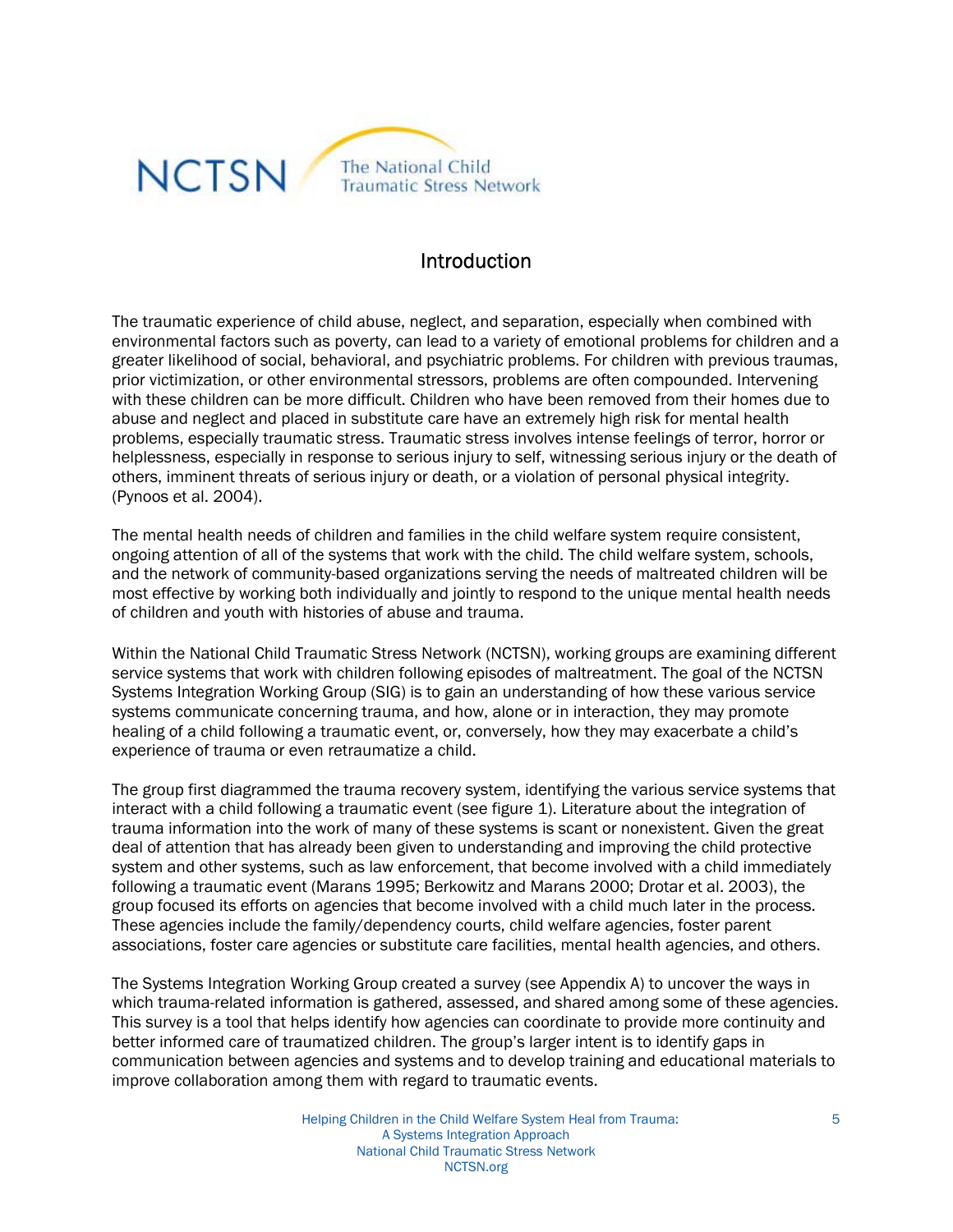Figure 1 Trauma Response Pathway



CPS = Child Protective Services GAL = Guardian Ad Litem EMT = Emergency Medical Technician DA = District Attorney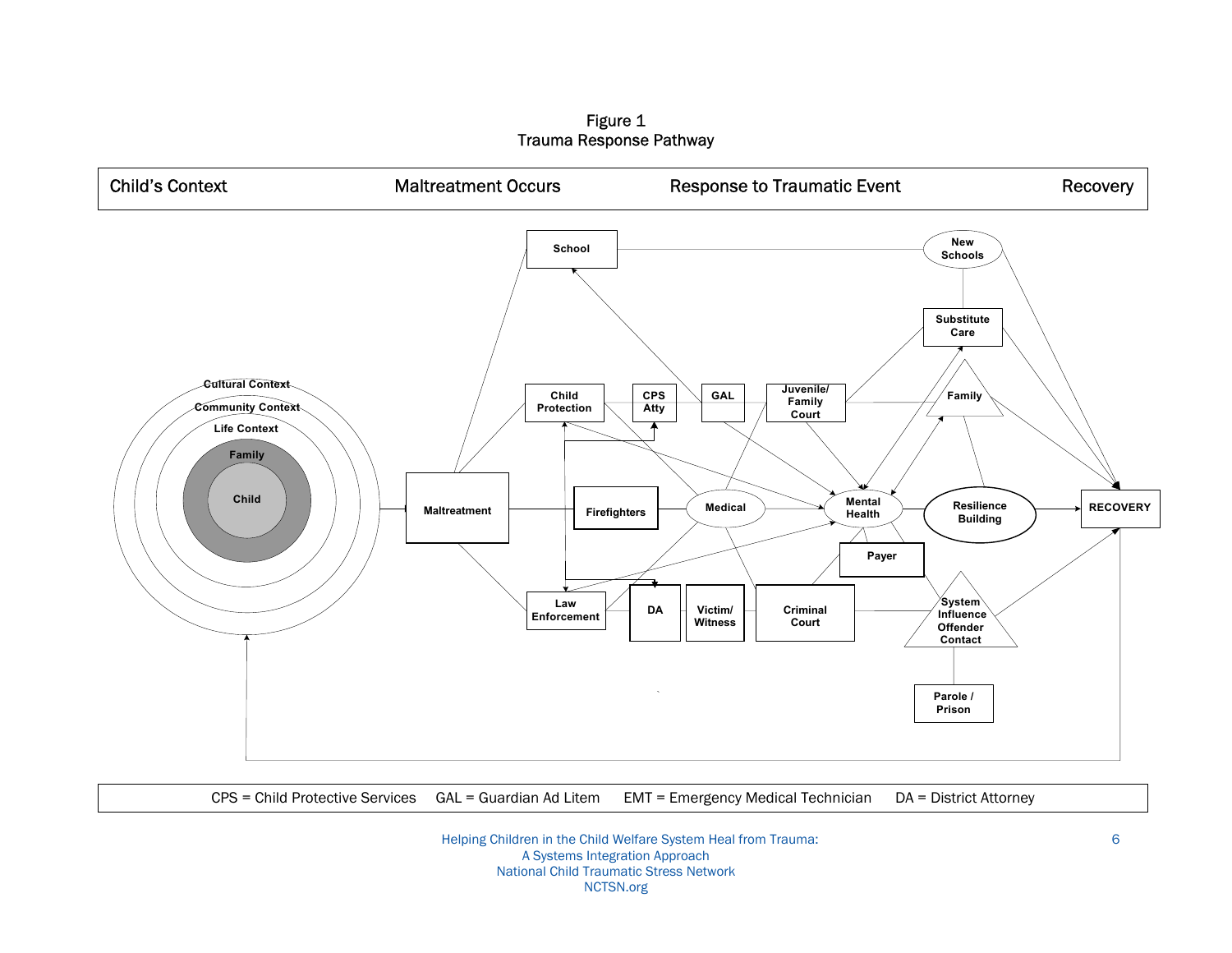

## Methods

In an effort to gain a greater understanding of the systems that interact with traumatized children, Systems Integration Working Group members interviewed community stakeholders who represent child welfare agencies, family and dependency courts, foster care systems, schools, and mental health agencies. The task of the NCTSN interviewers was to identify representatives from their communities that had knowledge of their agency's policies regarding child assessment, referral information, and interactions with other agency representatives and to interview them concerning the type and amount of trauma information and training they receive.

Survey questions focused on coordination among these agencies in addressing trauma-related issues. Quantitative questions (questions with multiple choice replies that can be scored and averaged for an objective picture of practices at the agencies) were used to gain information about the amount and type of trauma information gathered by agencies and communicated when referrals are made between service systems. Stakeholders were also interviewed about the training their staff receives on trauma-related issues, how they use trauma information in day-to-day practice, and how effective their interactions are with other service systems. Through open-ended questions, interviewers explored barriers to integrating trauma information into these agencies' work and sought to identify effective practices the agencies currently use to integrate trauma information.

Representatives from NCTSN sites conducted over 50 interviews in mid- and large-size cities in 11 geographically diverse locations: California, Connecticut, Maine, Michigan, Missouri, New York, Tennessee, Washington state, Maryland, and Wisconsin.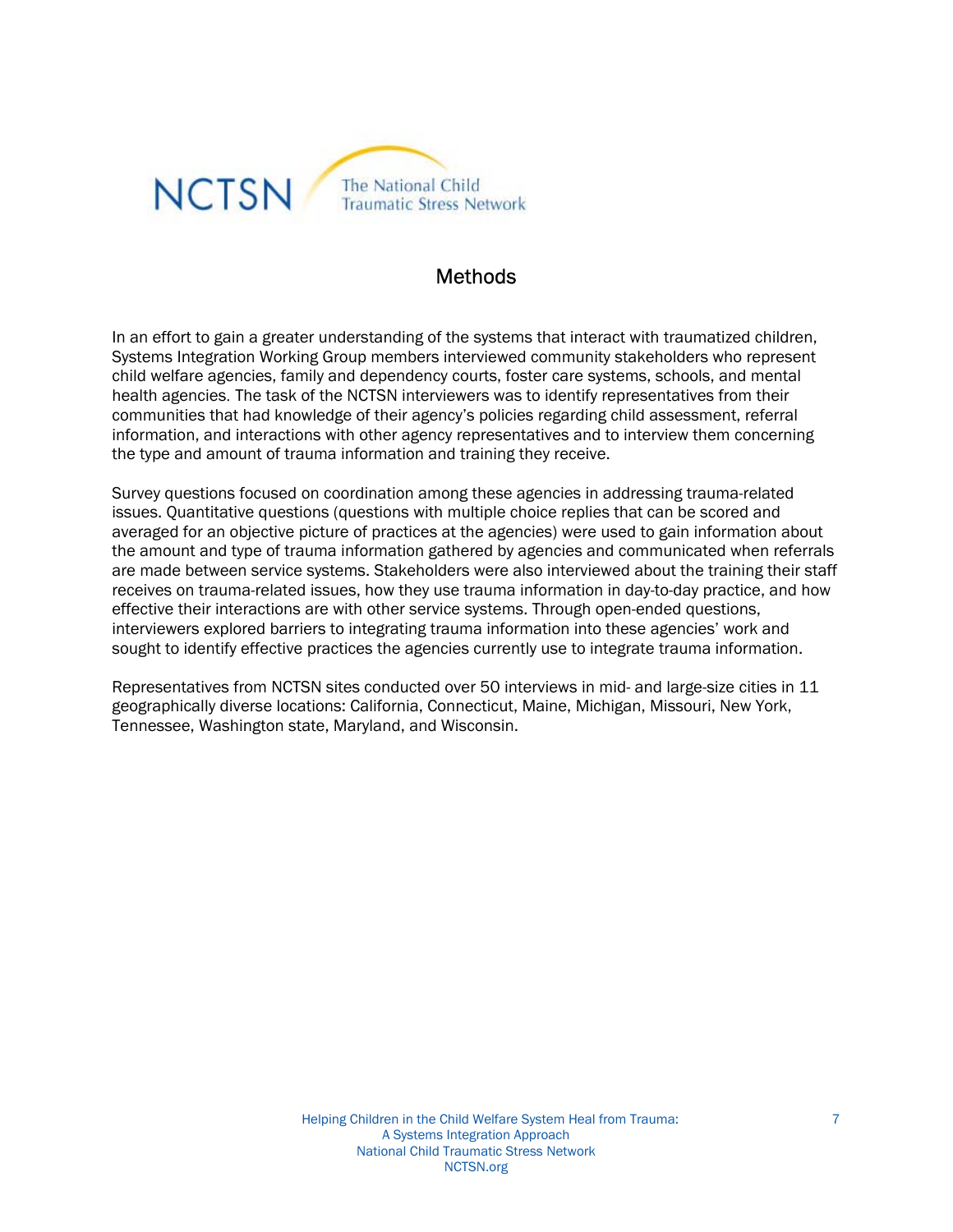

## Why Information about a Child's Trauma Is Crucial for Systems

Long after they are over, traumatic experiences continue to take priority in the thoughts, emotions, and behavior of children and adolescents. The experience of trauma may lead to psychiatric conditions such as post-traumatic stress disorder, depressive disorder, and anxiety disorders. Traumatic experiences in childhood can also have profound effects on developmental progression, relationships with peers and family members, academic achievement and motivation for learning, memory, and full participation in society. This is especially likely to occur if the traumatic experiences are intense or prolonged, and the child faces substantial post-trauma adversity for an extended period (Pynoos 1993).

There are scientifically sound treatments that have proven to be effective in ameliorating effects of trauma on children. These treatments are based on a thorough understanding of a child's history of traumatic experience as well as a child's trauma reactions, symptoms, and trauma reminders. Many organizations working with traumatized children focus only on addressing traumatic reactions, such as anger and irritability, or symptoms such as avoidance. They fail to address the underlying trauma that gives rise to problematic behavior and the trauma reminders that can trigger post-traumatic reactions.

The ways in which systems share information about a child's trauma history and treatment can have a direct impact on the quality of care given to the child and on the child's well-being.

For example, following a traumatic event, some children become anxious, fearful, or withdrawn. They experience sadness, fear, guilt, shame, and confusion-symptoms that are referred to as *internalizing symptoms*. Other children externalize their problems and express their fears by being hostile or using aggression as a way of solving conflicts with adults or with peers. Without information about a child's trauma exposure and history, a caregiver or service provider may interpret a child's symptomatic behavior as part of a larger mental health problem rather than as a reaction to trauma.

The same goes for traumatic reminders. Sometimes a particular person, place, sound, or situation will make a child think about or remember something about a traumatic experience. An anniversary date may serve as a strong reminder, renewing early reactions and feelings and increasing worries about something similar happening again. Reminders act to restart post-traumatic stress reactions or behavior. They can evoke a range of negative emotions including sadness, anger, and anxiety. A child may not be consciously aware of having been reminded, but it is important for caregivers and others to anticipate reminders and to help a child recognize and learn to cope with them (Pynoos 1993).

The Systems Integration Working Group survey addressed the sharing of this kind of information among agencies.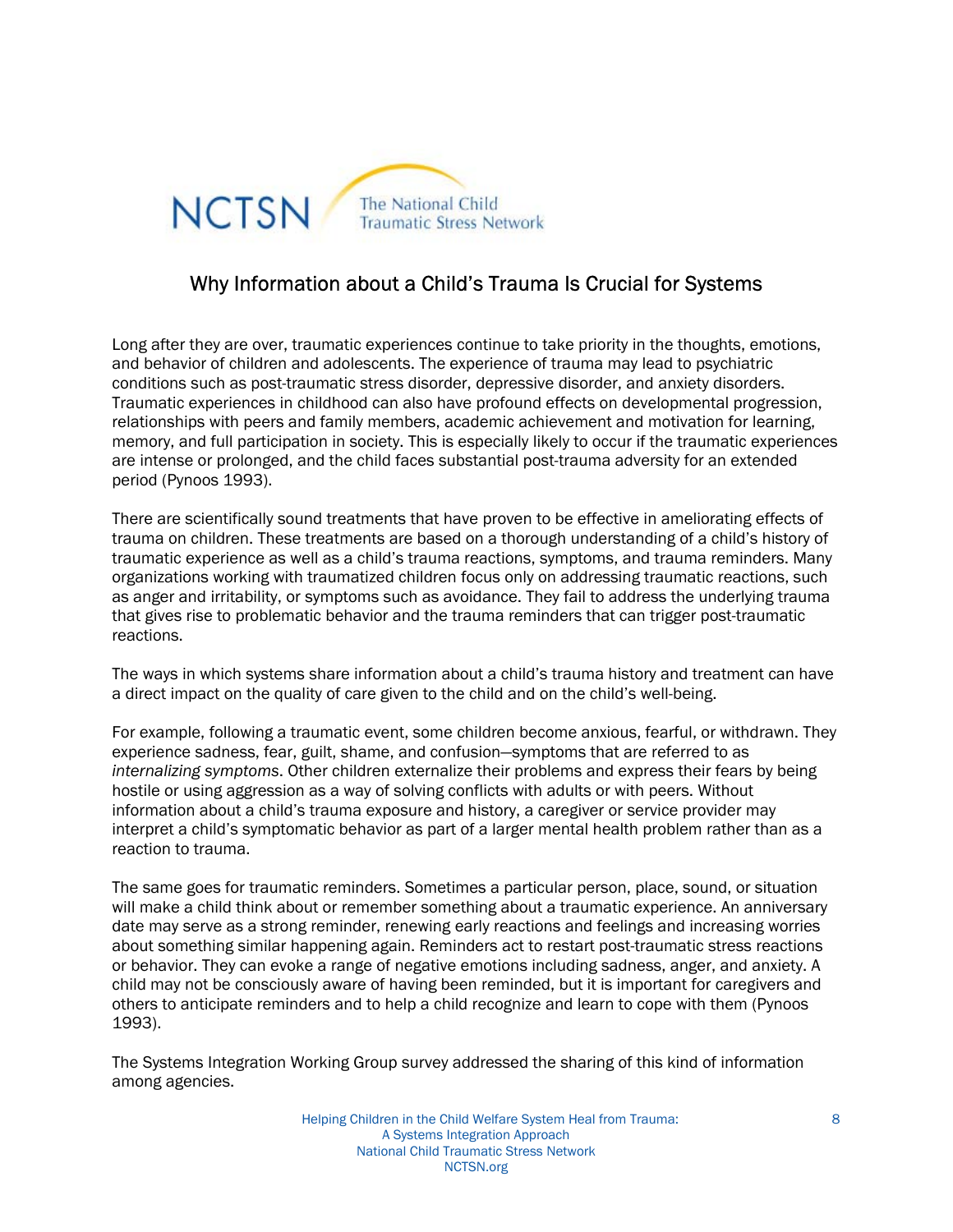For many children, new traumatic events are experienced within the context of previous traumas. These histories of multiple and varied traumas provide assessment and treatment challenges for children attempting to cope with trauma and for those in the service fields attempting to help these children recover. Many family systems are chaotic or disruptive for children with histories of multiple traumas, reducing the supports that are available to these children. Organizations involved in assisting the child must work together to put together a full trauma profile, including the disruptions that may have occurred in the child's development. Without understanding these complex histories, organizations may miss opportunities to address the underlying causes of behavioral and emotional problems and the ongoing factors that rekindle them. They may also miss opportunities to build a successful supportive environment in which the child can recover.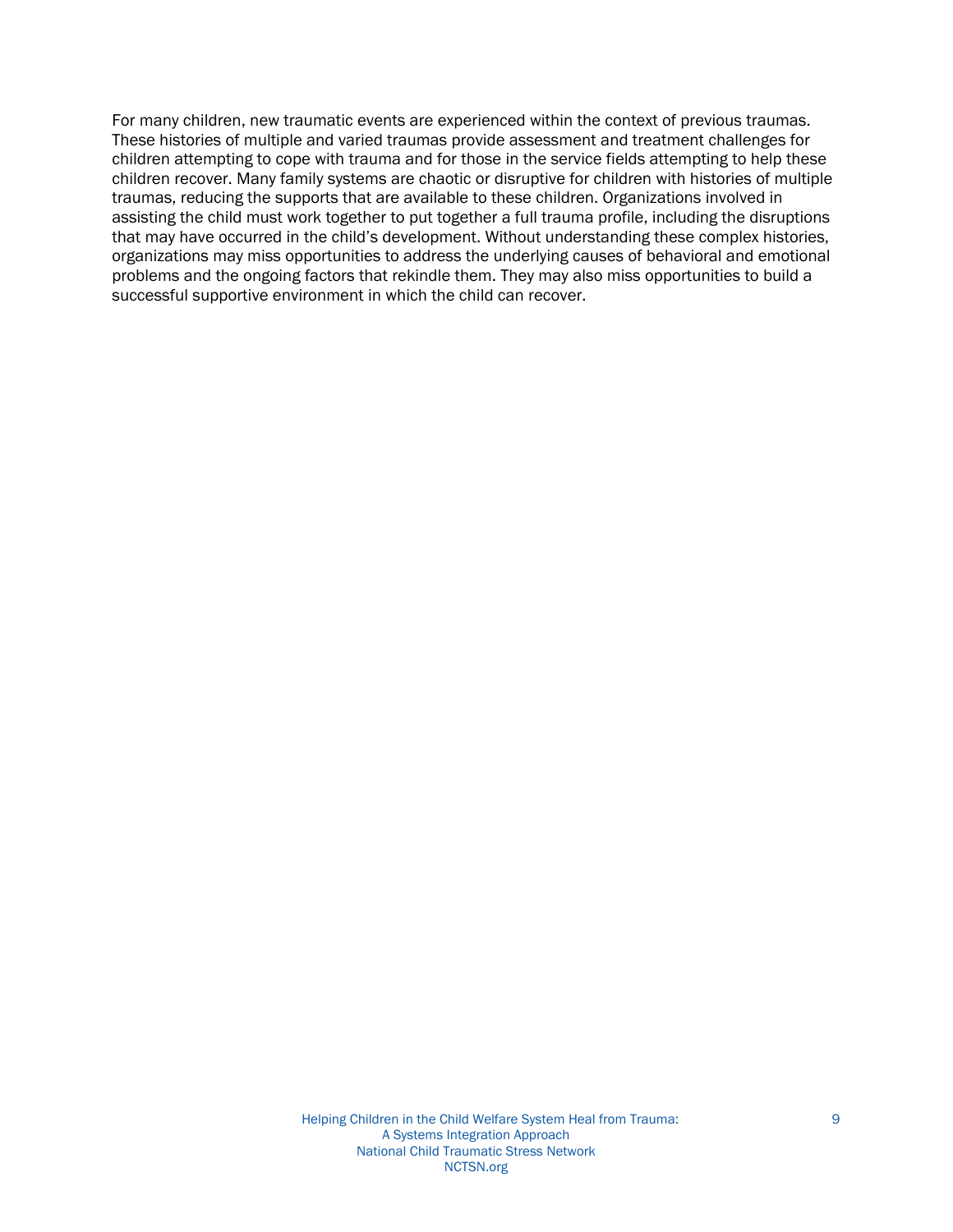

## Survey Results

As a preliminary step in understanding how various systems communicate about trauma-related issues, Systems Integration Working Group members interviewed representatives from their communities about the amount and type of information they request when they receive a referral of a child from another agency. Respondents were then also asked what kind of information they collect themselves and what types of information they pass along to other agencies working with a child. The survey also tried to determine how information about a child's trauma experience was used by various organizations to shape care and treatment and whether some agency interactions were more problematic than others. Finally, agency representatives were asked about the types of trauma training they received.

General survey results and agency-specific results are discussed below.

#### Information Received by Agencies When a Child Is Referred

Overall, regardless of whether the stakeholders worked in courts, the child welfare system, a foster care agency, a mental health agency, or schools, stakeholders indicated that they do not often receive in-depth information about a child's trauma history when a child is first referred to them by another agency or system. Eighty-four percent of the stakeholders indicated that they receive "none." "a little," or "some" information about a child's trauma history when they receive an initial referral. Further, the information gathered is often limited to information about only the referring trauma and does not address other possible traumas in the child's history.

*Significance*: It is important that professionals working with children and families get a thorough history of traumatic events that have occurred to the child over the course of his or her life. A thorough history helps caregivers and others have an appreciation of the seriousness of the child's experience. It could provide clues to gaps in a child's development of skills and help caretakers and others be more supportive of the child's recovery. A thorough trauma history also helps clinicians form a more comprehensive and appropriate treatment plan and helps them target the causes of the child's problems to ensure more complete trauma resolution.

One positive finding in the survey is that many agencies have developed standardized protocols for gathering information when a child is referred to their center. This was overwhelmingly true for dependency courts, public child welfare agencies, and foster care agencies. Mental health agencies were more varied, with about half of those interviewed stating that information gathered was part of a standard protocol and about half indicating that information was gathered when offered. Schools were less likely to gather information as part of their standardized protocol, but rather, obtained information only when it was offered.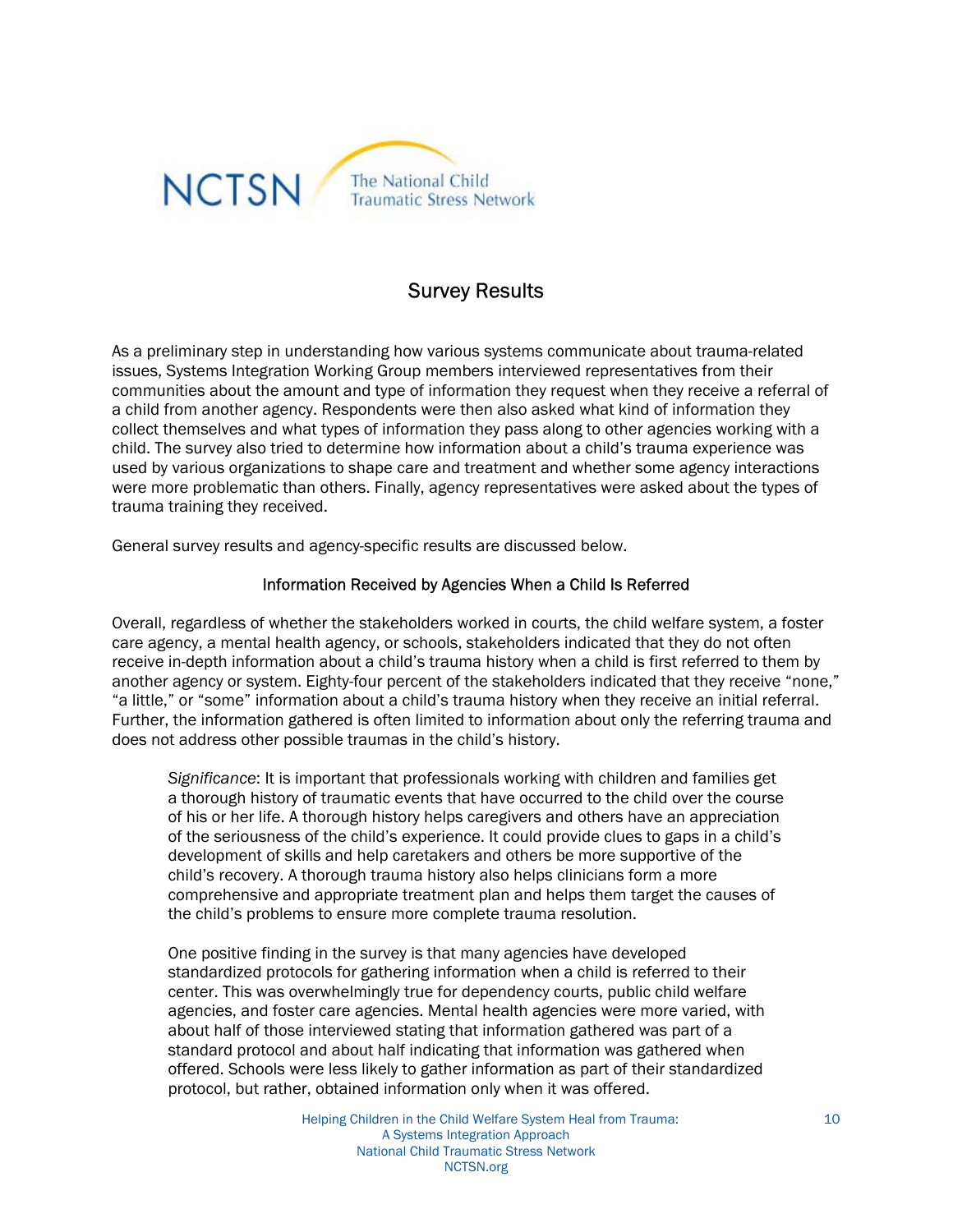#### Types of Trauma Information Gathered by Agencies

When asked about the types of information that they gathered at intake, about 87 percent of all of the agencies interviewed said they gather information about the referring incident, and about 75 percent of all agencies gather information about other traumas in the child's history, about the child's involvement with other agencies, and about specific details concerning the traumatic event. Only 69 percent of the agencies interviewed said they gather information about the duration of the trauma and number of episodes of trauma, and remarkably, only 47 percent asked about trauma reminders and triggers.

In addition to gathering information about the referring incident, agencies also gathered a great deal of information about the child's presenting symptomatology, with an emphasis on social, interpersonal, school, and externalizing problems. (Over 85 percent of the time on average, agencies gathered information on these particular symptoms). They gathered less information on other symptoms, asking about trauma reminders and triggers less than half the time on average, and gathering information on the more subtle, internal problems only a little more than 50 percent of the time. About 66 percent of the time, agencies asked about coping skills or strengths the child possesses, an indication that there is at least some awareness of the importance of adopting a strength-based approach to treatment. Although post-traumatic stress is one of the most common consequences of a traumatic event for children, only about half of the agencies interviewed stated that they did a diagnostic assessment for PTSD.

In addition, although the majority of respondents indicated that they gathered a great deal of information on a variety of trauma-specific symptoms and more general problem behaviors, there was a wide variety in the types of information gathered at any particular site. For instance, more than 30 percent of the agencies stated that they gather information about other traumas in a child's history for fewer than half of their cases. Table 1 presents the average percentage of cases for which specific types of information is gathered.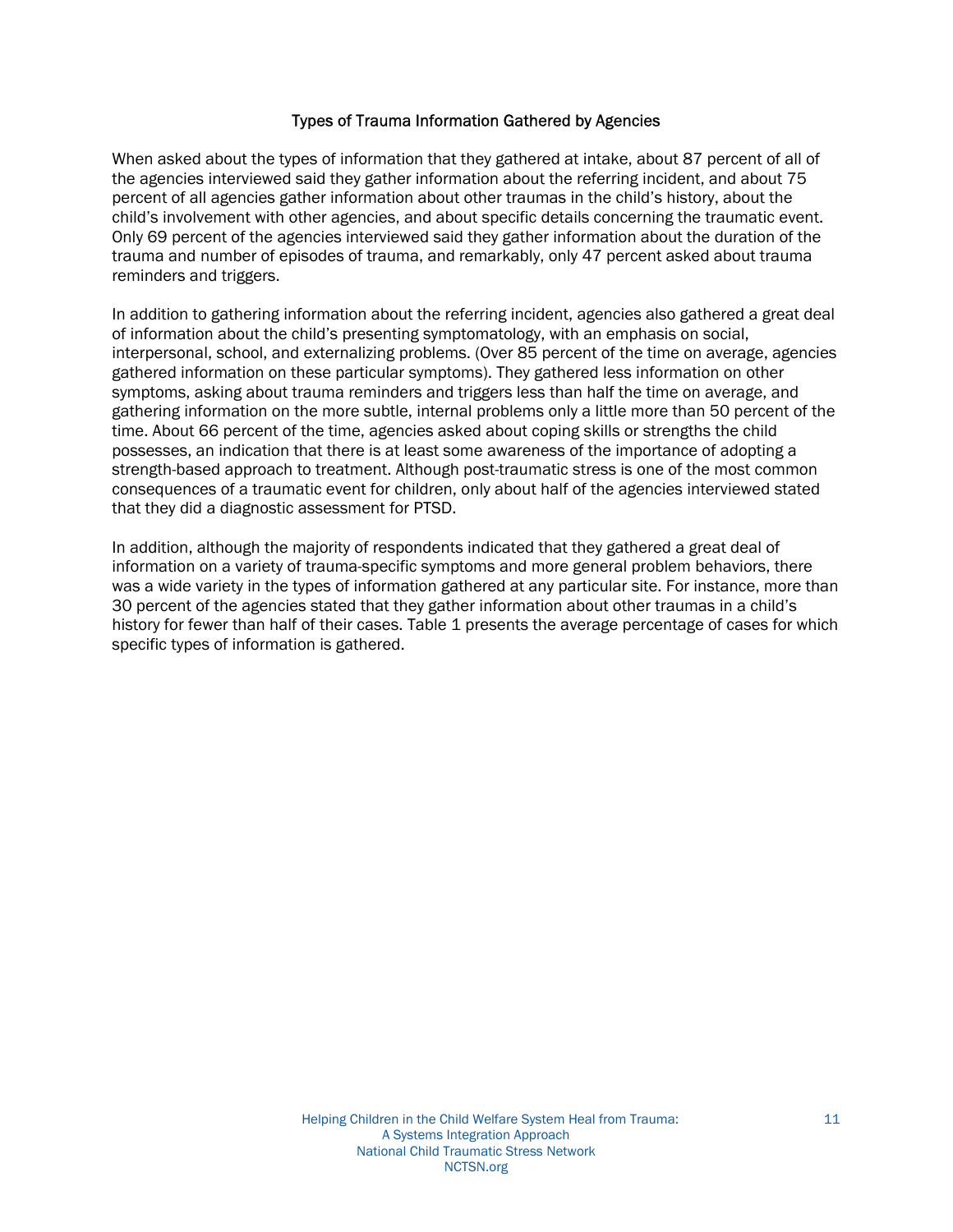#### Table 1 Transferring Information Between Agencies

Data presented in order of survey questions. See Appendix A.

| Type of information                                                                   | % of cases for<br>which information<br>is gathered by your<br>agency at intake | % of cases for<br>which information is<br>provided when a<br>referral is made to |
|---------------------------------------------------------------------------------------|--------------------------------------------------------------------------------|----------------------------------------------------------------------------------|
|                                                                                       | (X, SD)                                                                        | another agency<br>(X, SD)                                                        |
| 1. Information on the referring traumatic incident                                    | $X = 87.4%$<br>$SD = 26.3$                                                     | $X = 88.1%$<br>$SD = 22.8$                                                       |
| 2. Information about other traumas in the child's<br>history                          | $X = 73.5%$<br>$SD = 27.9$                                                     | $X = 80.8%$<br>$SD = 28.4$                                                       |
| 3. History of child's involvement with other<br>agencies                              | $X = 74.5%$<br>$SD = 29.7$                                                     | $X = 80.9%$<br>$SD = 30.7$                                                       |
| 4. Duration of trauma/episodes of trauma                                              | $X = 68.7%$<br>$SD = 33.3$                                                     | $X = 77.8%$<br>$SD = 33.4$                                                       |
| 5. Specific details concerning the traumatic<br>events                                | $X = 77.1%$<br>$SD = 31.1$                                                     | $X = 78.3%$<br>$SD = 32.1$                                                       |
| 6. Trauma reminders/triggers                                                          | $X = 46.7%$<br>$SD = 31.1$                                                     | $X = 65.8%$<br>$SD = 35.1$                                                       |
| 7. Child's internalizing, anxiety, or depressive<br>symptoms                          | $X = 61.7%$<br>$SD = 33.1$                                                     | $X = 77.2%$<br>$SD = 29.9$                                                       |
| 8. Family/systems problems associated with the<br>trauma                              | $X = 72%$<br>$SD = 31.7$                                                       | $X = 78.9%$<br>$SD = 30.9$                                                       |
| 9. Family/systems problems resulting from the<br>trauma                               | $X = 71.2%$<br>$SD = 32.7$                                                     | $X = 78.0%$<br>$SD = 31.4$                                                       |
| 10. Child's post-traumatic stress symptoms                                            | $X = 68.8%$<br>$SD = 34$                                                       | $X = 76.6%$<br>$SD = 32.3$                                                       |
| 11. Diagnostic Assessment of PTSD                                                     | $X = 54.2%$<br>$SD = 39.3$                                                     | $X = 77.5%$<br>$SD = 37.3$                                                       |
| 12. Child's externalizing/behavioral problems                                         | $X = 87.7%$<br>$SD = 20.1$                                                     | $X = 87.3%$<br>$SD = 24.3$                                                       |
| 13. Social, interpersonal, and school problems                                        | $X = 88.8%$<br>$SD = 16.5$                                                     | $X = 87.0$<br>$SD = 23.5$                                                        |
| 14. Coping skills or strengths child possesses to<br>assist in coping with the trauma | $X = 66.2%$<br>$SD = 33.5$                                                     | $X = 78.0%$<br>$SD = 29.7$                                                       |

As table 1 illustrates, there is a great deal of variability in the percentage of cases-per-organization for which various pieces of information are gathered during the referral process. Also, there are certain categories of information that agencies often do not gather. Specifically, information about trauma reminders and triggers are gathered for an average of only 47 percent of the cases across agencies, and a diagnostic assessment of PTSD is done for just 54 percent of the cases on average.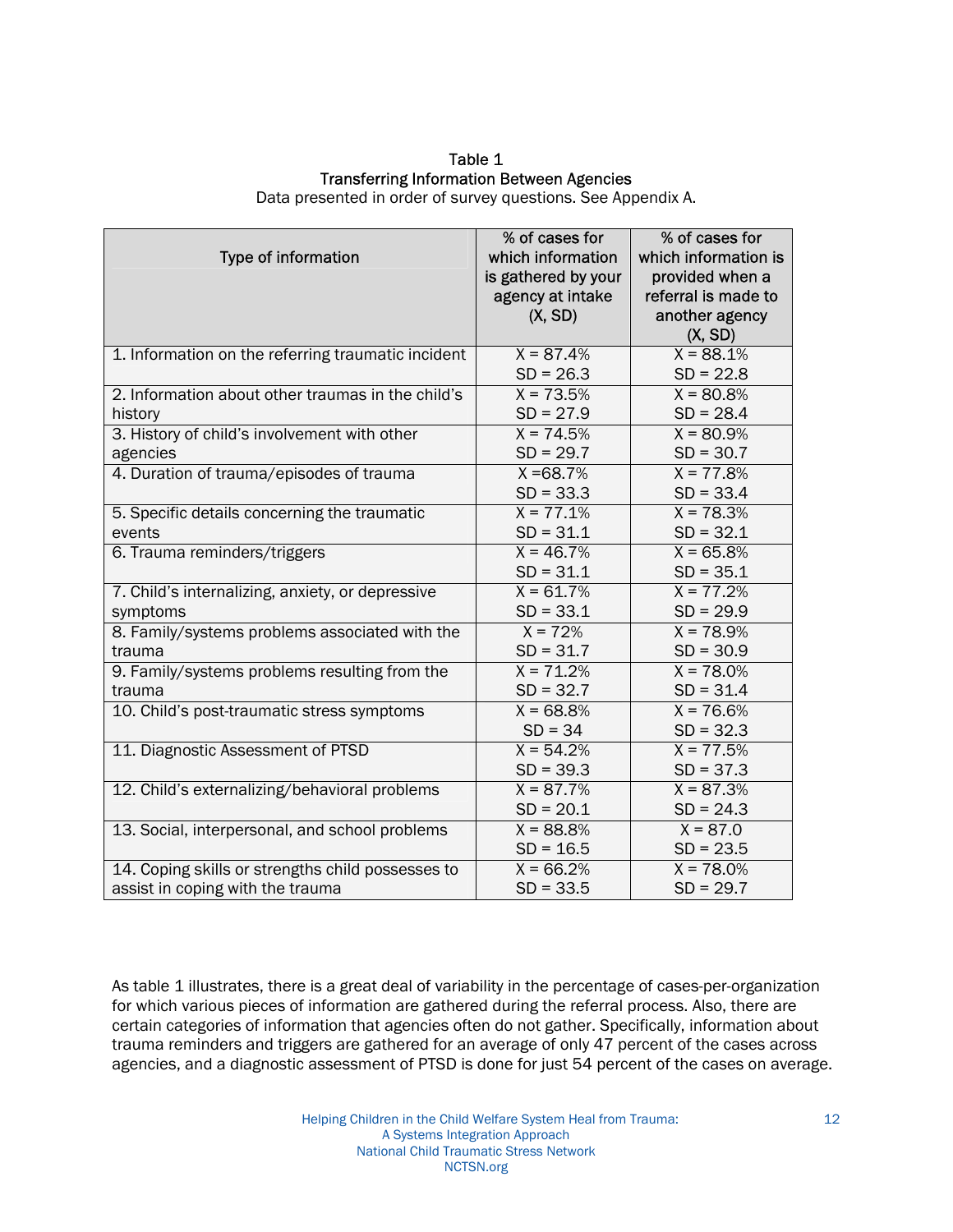Children with PTSD may live in a constant state of fearfulness, reliving the experience over and over again in their play, their dreams, their drawings, their speech, or their relationships with others. Some children show disorganized and agitated behavior; younger children may regress to earlier behaviors. Many children become irritable and have difficulty sleeping or concentrating (National Child Welfare Resource Center for Family-Centered Practice 2002). Agencies, caregivers, and guardians would be better able to serve these children if they understood children's level of posttraumatic stress symptoms and if they identified children's trauma reminders and triggers. Understanding trauma cues and anniversary dates is key to knowing how to assist traumatized children and how to help them cope with the post-trauma reminders they are exposed to every day.

Because some adults do not believe that children can be affected by trauma or believe that children will just forget about a traumatic event, children's symptoms are frequently overlooked or dismissed and many children never receive treatment. Because many trauma symptoms are less obvious, they are easy to miss or misinterpret (National Child Welfare Resource Center for Family-Centered Practice 2002).

For all of these reasons, it is important for those agencies and organizations that work with maltreated children to be systematic about how they collect information about children and how information gets shared with other organizations and individuals involved in the child's care. Through increased systematization, workers at the agencies involved can improve their ability to make planned, thoughtful, and coordinated responses to a child's trauma.

#### Information Provided to Other Agencies When Making a Referral

In addition to gaining an understanding about the type of information that different agencies receive when they take a new case, the Systems Integration Working Group was interested in exploring how much information various agencies provide to others when making a referral. As table 1 indicates, agencies provide trauma and symptom information to other organizations about as often as they receive this information when taking a referral. Overall, however, agencies report that they do a better job of providing comprehensive trauma information when making a referral than do agencies from whom they receive referrals.

*Significance:* As agencies become more adept at providing the agencies with whom they work with complete assessment information, they are improving communication regarding trauma and ultimately improving the services that child maltreatment victims receive and improving continuity of care.

#### Agency-Specific Results Regarding Information Gathering and Exchange

#### *Dependency Courts*

Every Dependency Court respondent reported that they receive narrative summaries concerning the child from referring agencies at least 90 percent of the time, and at least 75 percent of the time they request a history of the case from the referring agency. (A narrative summary might include only current problems or events; a history provides information about a child's traumatic experiences over time.) On average, they gather copies of standardized assessment measures from referring agencies only a little over half of the time, and gather their own assessment data only 35 percent of the time.

*Significance:* Judges and others involved in the courts need an accurate picture of a child's history, symptoms, and current functioning in order to make good decisions about placement, visitation, the need for services, and permanency. Having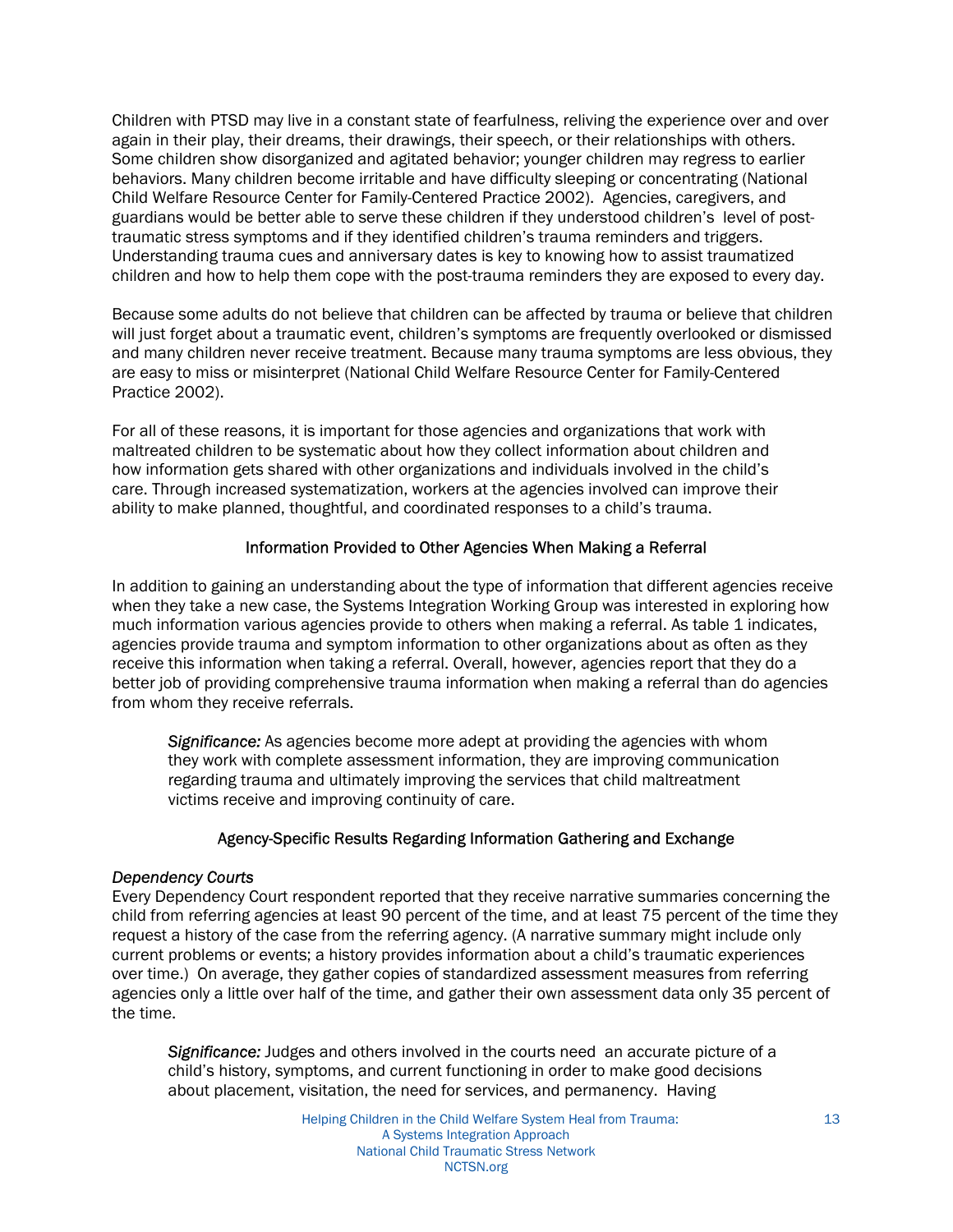adequate information about a child's mental health enables parents, agencies, and courts to make recommendations for appropriate services. Whether the goal is reunification or another placement, children benefit from appropriate services and parents benefit from education and support services related to their children's care (National Child Welfare Resource Center for Family-Centered Practice 2003).

#### *Public Child Welfare Agency*

The vast majority of the time (94 percent on average), public child welfare agencies gather information on their clients from histories provided by the referring agency. They also rely upon information provided by the child and caregiver in about 75 percent of cases. They rarely get information from narrative summaries and rarely request standardized assessments from referring parties. Several public child welfare agency representatives interviewed indicated that they administer their own standardized assessment batteries as part of their standardized protocol.

*Significance*: Child and Family Service Reviews, conducted within the public child welfare setting, have traditionally examined permanency of placement and child safety. With increasing emphasis from the federal government on facilitating the child's mental and emotional health within this context, it becomes more and more important to assess child well-being.

The integration of standardized assessment measures into agency protocols provides an opportunity for advancement in public child welfare. Many measures do not need to be completed by a licensed psychologist. The use of such standardized measures that identify trauma-related symptoms and non-trauma-related symptoms would inform child welfare agencies as well as other service providers working with children. They would give caseworkers a sense not only of what the child's experience has been but also of how the child is coping in social, emotional, educational, and other areas of life and how the trauma may be interfering with a child's current development. Caseworkers with a more comprehensive view of the child will be better able to organize resources and support to aid the child's recovery, and to help integrate a child into school, a substitute care setting, or a foster family.

Potential trauma specific instruments include the child report Trauma Symptom Checklist for Children (TSCC) or the caretaker report Trauma Symptom Checklist for Young Children (TSCYC). Specific post-traumatic stress symptoms can be assessed using a measure such as the UCLA Post Traumatic Stress Reaction Index. A more general screening tool can capture non-trauma-related symptoms. One of the most common measures is the Child Behavior Checklist for Children. No advanced training is necessary to administer this measure and other general tools, making them practical in most trauma-related service settings. Information about all of these measures can be obtained from the website of the National Child Traumatic Stress Network (www.NCTSN.org).

Along with an assessment of symptoms and functioning, it is very important for caseworkers to obtain a detailed trauma history that captures not only information about the current trauma but also information about previous traumas and the child's age/developmental level at the time these traumas occurred. A sample of a trauma profile template is available from the National Center for Child Traumatic Stress.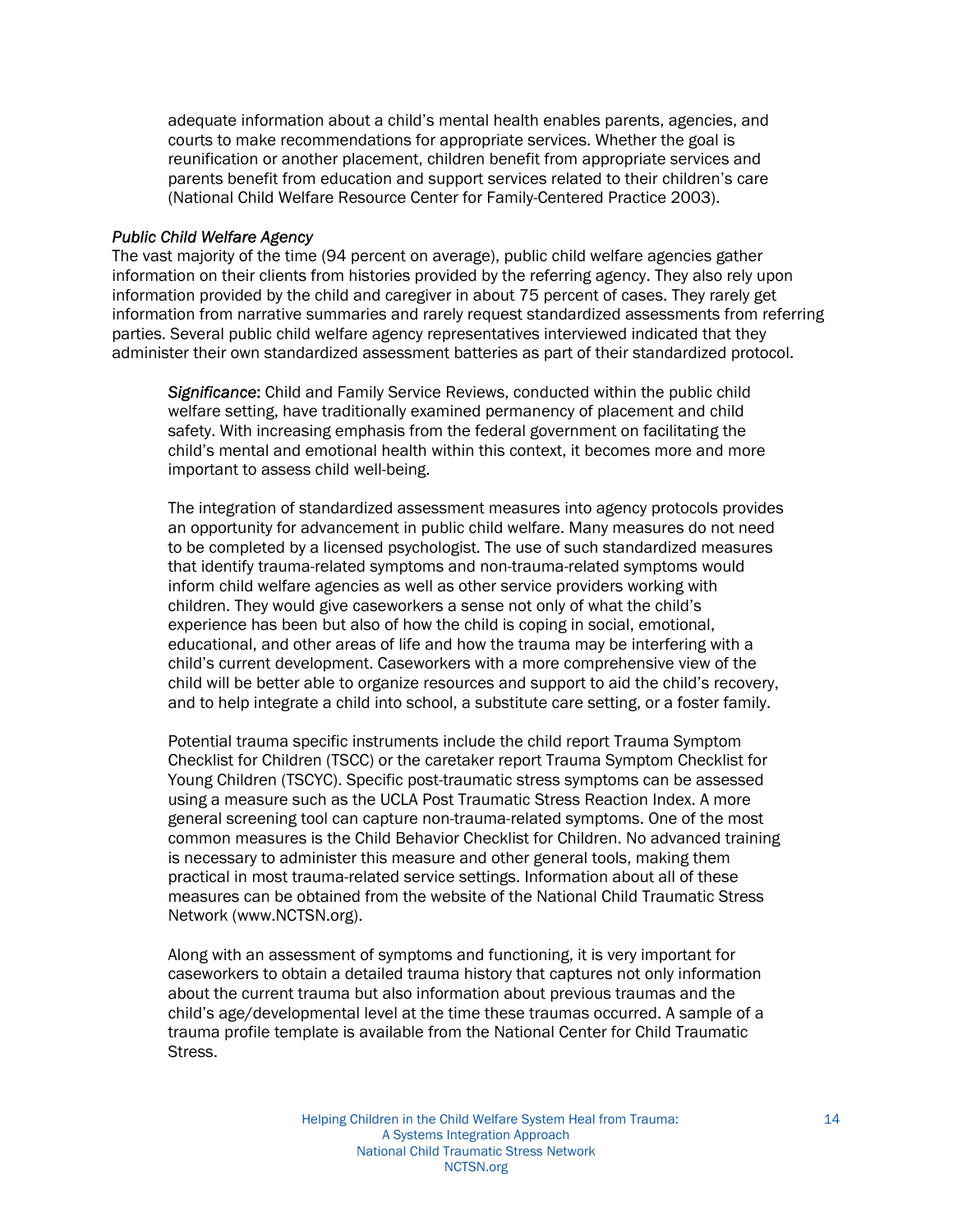#### *Foster Care Agency/Substitute Care Facility*

The foster care agencies interviewed unanimously indicated that they gather narrative summaries from referring agencies as part of their standard protocol. About 75 percent of the time, these referring agencies obtain a history provided by the child or caregiver. Three foster care agencies stated that they administer their own standardized assessment measures when children are referred and added that part of their protocol was to request standardized data from referring parties, although there was a wide variation in how often they actually received the standardized assessments they requested.

*Significance*: It is important that foster parents and guardians have thorough and accurate information about the child's traumatic experiences so they will be informed about not only trauma symptoms such as sleep disturbances and anxiety but also about traumatic reminders, triggers, and reactions that may influence the child's behavior.

In addition to the immense stressors related to the traumatic incident, children in placement must contend with concerns about birth parents and worry about siblings from whom they have been separated. These added stressors and distractions may keep the children from focusing on school work, from sleeping, or from engaging in other healthy, adaptive activities.

When foster children display serious emotional or behavioral problems, placements may fail and children may be moved to new homes. It is important for foster parents and others to know that behaviors that would be considered unusual for some children may be appropriate adaptive behaviors for a child whose environment has lacked stability or certainty. Foster parents are in a key position to know about and care for a foster child's emotional well-being. Their role as emotional stabilizers and mediators is critical, and their influence upon the child is far reaching (National child Welfare Resource Center for Family-Centered Practice, 2003). Accurate and complete information helps those involved in the child's care to advocate on behalf of the child and to provide appropriate treatment and supports.

Often children who are removed from their homes have a history of multiple placements with relatives, family friends, and others prior to court-ordered removal due to abuse or neglect. No one may have the complete history of the events, both positive and negative, experienced by the child prior to foster care placement (CWLA 2004). It is important to remember that the child also lacks a sense of continuity about his or her life. Foster parents/foster care agencies are in a position to help ease the burden of multiple traumas, which can lead to increased traumatic stress reactions and behavioral problems. By gathering more information about a child's history, relationships, strengths, and accomplishments, foster parents, caseworkers, and others can help organize the child's life and help create a map to assist the child in gaining a better sense of his or her life.

#### *Mental Health Agency*

The mental health agencies received information predominantly from the child and caretaker. Every mental health agency interviewed stated that in at least half of their cases they obtain histories from the referring agencies. However, they varied widely on how often they received narrative summaries, and they received copies of existing standardized assessments only about 25 percent of the time. The majority of the mental health agencies indicated that they administer their own standardized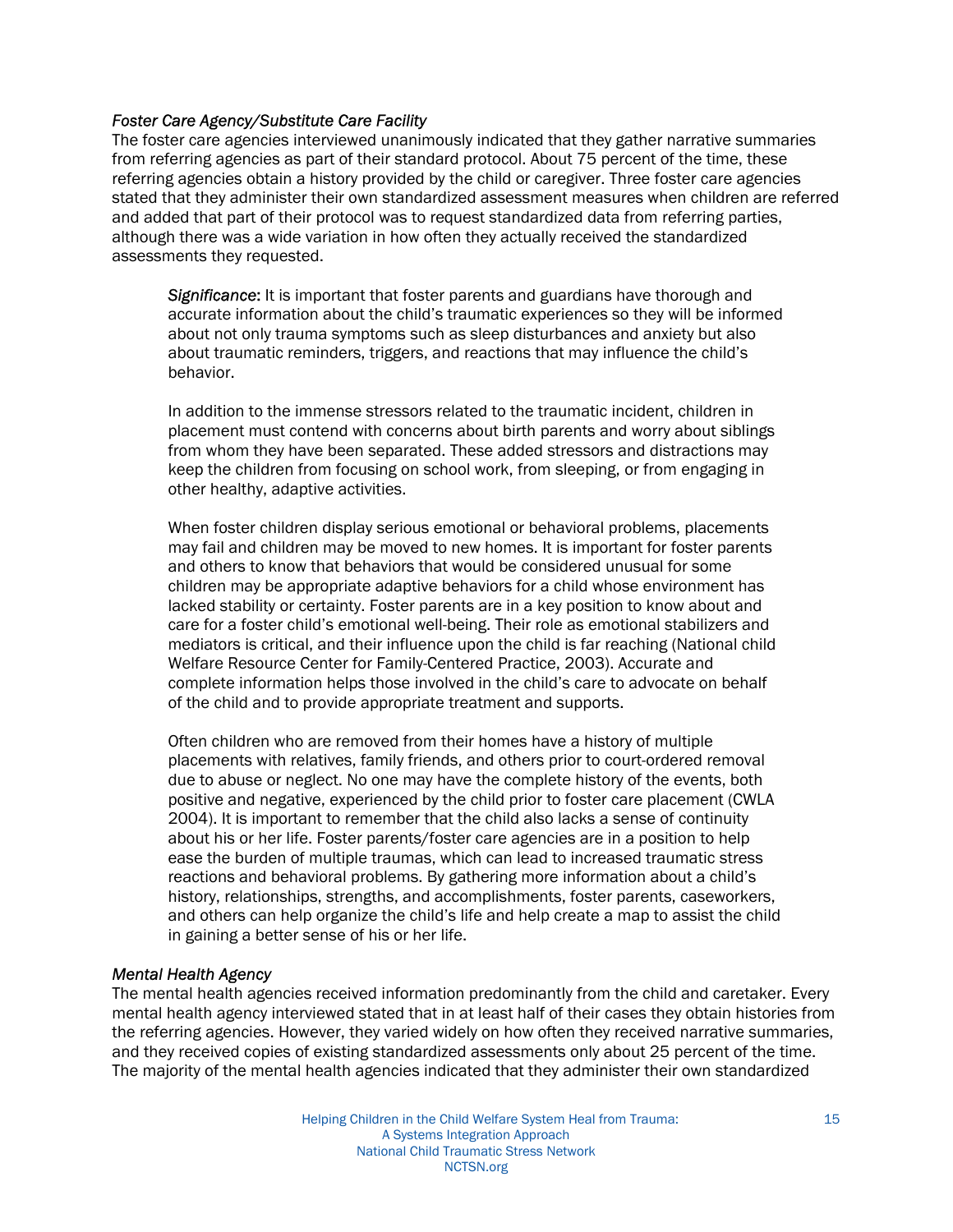assessment batteries when they receive a referral, and seven mental health agencies stated that 70 to 100 percent of the time they completed their own standardized assessments.

*Significance*: It is encouraging that mental health agencies are assessing children in the child welfare system more widely. However, it is not clear how often their assessments focus on trauma-related concerns, which are critical for this population. Mental health providers need to obtain a thorough trauma history and profile of the child, otherwise they will have an incomplete picture of how traumatic events may have impacted the child's development and current functioning. Having information about the current or referring situation alone is insufficient. In addition, mental health professionals who are assessing and treating children in the child welfare system must have a clear understanding of the child's current health care needs, how the child is coping in social, educational, and other areas of life, and the child's medical, education and placement histories in order to provide optimal care (CWLA 2004).

Mental health professionals will gain a more accurate and complete understanding of the child by gathering information directly from the child. If professionals do not use self-report instruments, they may miss a child's suicidal thoughts, difficulties at school, trouble with traumatic reminders, etc. Treatment will also be improved if providers understand a child's trauma reminders and enhance a child's ability to cope with these.

Inadequate access to information concerning a child's permanency plans and placement changes can frustrate a clinician's ability to provide continuous, coordinated assessments and effective interventions (CWLA 2004). It can also be a source of anxiety and confusion for the child. Children who have been put into placement in the foster care system, for example, still face uncertainty. They may be unaware of plans to return them home or terminate parental rights and place them for adoption. Their fears and worries may prevent them from focusing on recovery and making plans for a positive future. Clinicians need to be made aware not only of a child's trauma history but of what child protective agencies and courts are doing currently in order to help the child handle the uncertainty of their situation and ultimately heal and move forward.

This information is especially important to the mental health professional's ability to enhance the child's sense of continuity about his or her life, especially if the child has experienced multiple placements. Trauma leaves a child feeling that he or she is "not the same" as before. Mental health professionals can help a child get a sense of the continuity of his or her life by helping the child to structure his or her thoughts and memories into a coherent narrative (CWLA 2004).

#### *Schools*

Schools had the most variability in terms of the information they received from referring parties. Very few gathered referral information in a consistent manner. The most consistent information was history provided by the child, and not all schools gathered this type of information. Only a few schools surveyed had a protocol in place to conduct standardized assessments, and the scope of these assessments was not trauma focused.

*Significance*: Schools can play a critical role in helping a child recover from a history of trauma. They can be a point of stability in lives that can be battered by change. They can play a critical role in helping children forge social relationships and achieve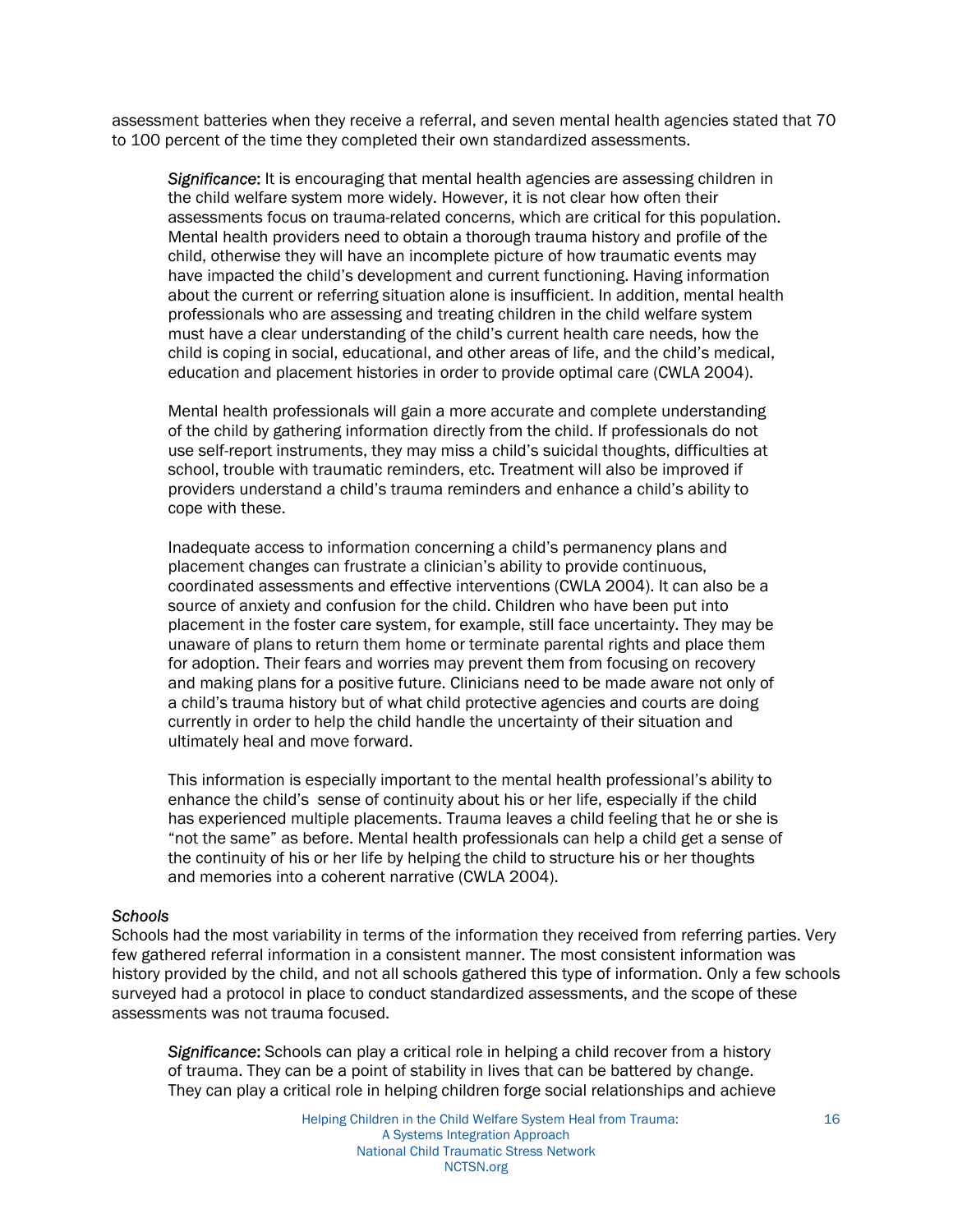success. Additionally, children spend most of their day and receive most of their mental health services through educational settings such as schools and after-school programs.

But schools often do not have sufficient information about a child's trauma history to assist appropriately with recovery efforts. Without a more thorough social history of the child, including information about a child's trauma triggers, cues, and anniversary dates, school staff may not recognize the reasons behind aberrant behavior or may place a child in special education unnecessarily, often with a diagnosis of attention deficit disorder (Ford, Racusin, and Ellis 2000; Weinstein, Staffelbach, and Baiggio 2000). They may spend time addressing the behavioral consequences of trauma rather than their root causes. Or they may even work at cross purposes with outside mental health providers serving a child.

Unfortunately, schools can be forgotten or treated as a side issue as various service providers worry about protecting children from neglect or abuse, finding them new homes, or transferring them if a placement doesn't work out. While some efforts are being made to assist children with multiple school placements (Vera Institute 2004), clearly much more can and needs to be done to help children heal from traumatic experiences by assisting teachers and others in schools to gain a better understanding of child trauma and to work collaboratively with other organizations.

#### How Organizations Use Trauma Information

There was not enough data to determine if a true difference exists in how different agencies utilize information about a child's trauma history when interacting with a child. However, within this small sample, schools descriptively reported using trauma information less than other agency types, and mental health agencies used trauma information more than other agencies.

More than three-quarters of the agencies stated that they consider expertise in trauma when selecting a treatment provider or placement. There was not a statistically significant difference based upon type of agency. However, within the small sample, schools descriptively reported that they rarely considered expertise in trauma when selecting a treatment provider, whereas the other agencies reported that they did so more frequently.

Despite the fact that the majority of agencies consider expertise in trauma when selecting a treatment provider, 31.4 percent of the respondents stated that they never make referrals to a treatment provider or placement based upon their use of evidence-based practice, and an additional 34.3 percent state that they rarely do so. This may speak to the definition of "expertise" and suggest that many individuals believe that, regardless of the use of evidence-based techniques at an agency, providers within that agency may have expertise in trauma. Agency representatives identified very few specific evidence-based practices. The ones listed included "attachment disorder treatment," "cognitive-behavioral therapy," and "specific sexual abuse expertise."

*Significance:* It is clear that much more information about best practices in the treatment of child trauma, or at least about trauma-informed practices, needs to be disseminated to frontline agencies and organizations working with children and families.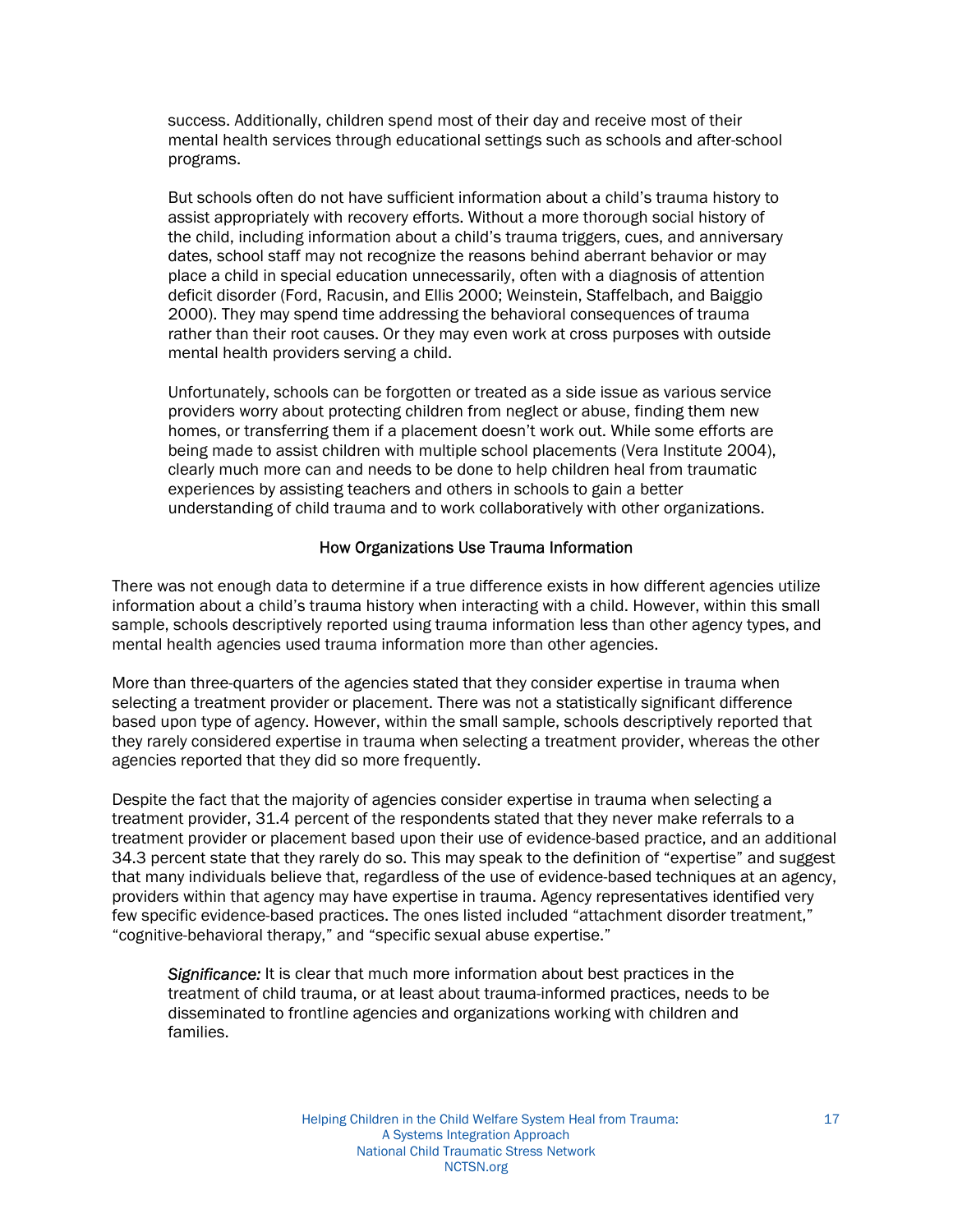#### Interactions Among Different Service Systems

Interestingly, there were no significant differences in perceptions about how well one agency interacted with another agency based upon the type of agency. Although agency representatives noted some problematic interactions or some problematic relationships between service systems, generally they reported fair to above-average interactions with other service providers.

Mental health agencies did more to facilitate coordination between different service providers than other agency types. Given this, it makes sense for mental health agencies to continue to facilitate multidisciplinary meetings between service providers in an effort to improve services to children.

#### **Training**

In an effort to identify gaps in knowledge about how to work with children who have been traumatized, the Systems Integration Working Group interviewed agency representatives about the type of training they provide for their staff surrounding trauma-related issues. Table 2 provides a summary of the amount of training provided for various trauma-related topics, regardless of the type of agency, from least training to most training.

#### Table 2 Trauma-Related Training

| Type of training                                             | % of agencies providing training |
|--------------------------------------------------------------|----------------------------------|
| 1. Available evidence-based treatments for children with     | 44.7%                            |
| trauma histories and their applicability to different child  |                                  |
| maltreatment populations                                     |                                  |
| 2. How to assess for trauma in children                      | 61.2%                            |
| 3. Information on how other systems respond to children with | 61.2%                            |
| trauma                                                       |                                  |
| 4. Special considerations in working with traumatized        | 70.2%                            |
| populations                                                  |                                  |
| 5. Information on caretaker trauma history                   | 70.8%                            |
| 6. Relationships between caretaker substance abuse and       | 72.3%                            |
| trauma                                                       |                                  |
| 7. Information on caretaker mental illness                   | 76.6%                            |
| 8. Short-term impact of trauma on children                   | 77.6%                            |
| 9. Long-term impact of trauma on children                    | 80.0%                            |

The greatest training deficiencies related to (1) evidence-based treatments for children with trauma histories and their applicability to different child maltreatment populations, (2) assessing trauma in children, and (3) training in how other systems respond to children with trauma.

It is vital for organizations working with abused and neglected children to have current information about how trauma is assessed and treated. Information about effective assessment instruments and interventions has expanded greatly over the last ten years, and the knowledge base continues to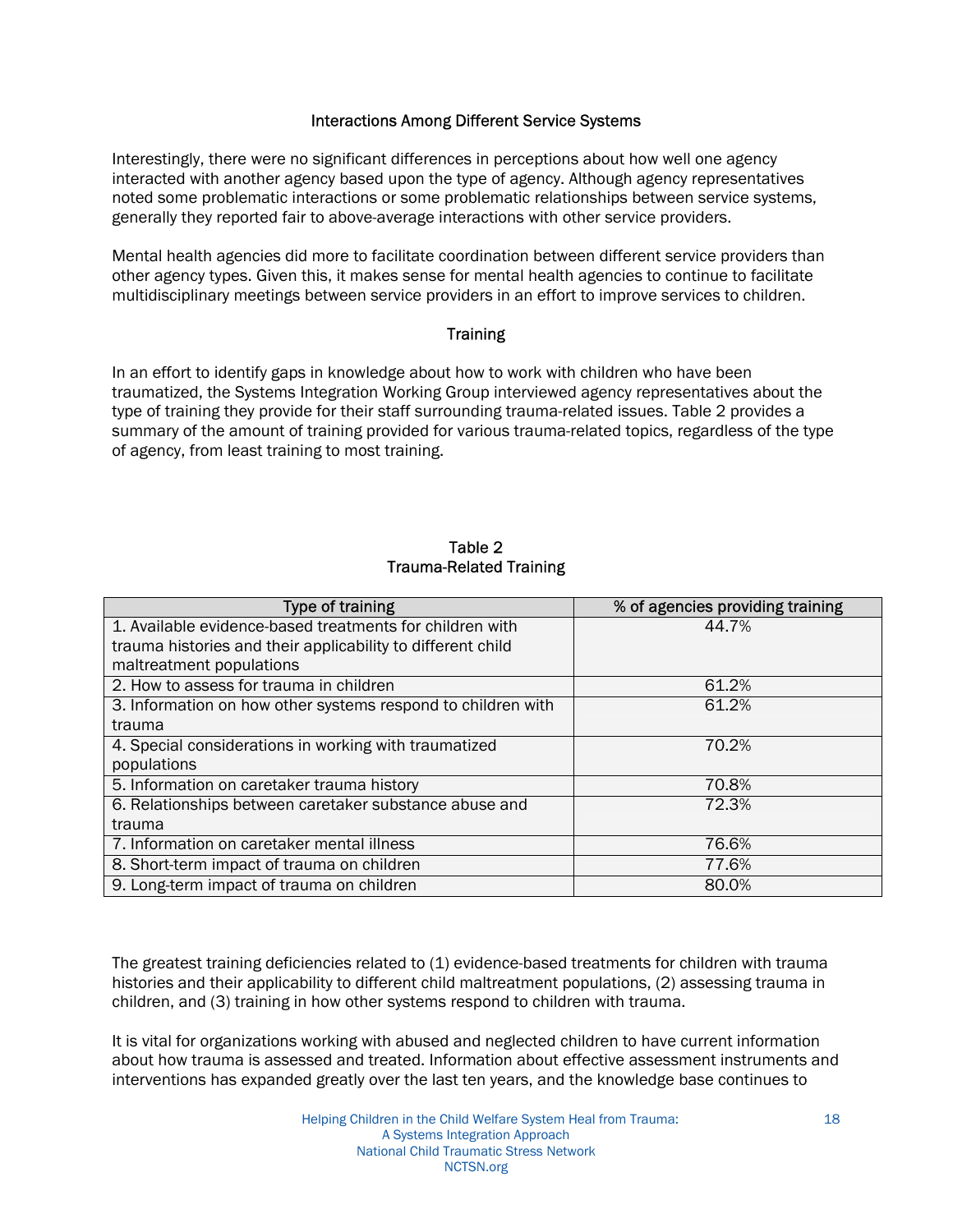grow. The findings suggest, however, that much more needs to be done to disseminate this information adequately to frontline organizations working with traumatized children.

Different agencies placed different emphases on training about how other systems respond to children with trauma. Foster care agencies, mental health agencies, and schools placed more emphasis on training in this area; the dependency courts placed less emphasis on this area. This is a surprising finding, given the court's central role in ordering or ensuring services for maltreated children and their families. Child welfare agencies were split on their emphasis on training in this area. The remaining training topics were not significantly different based upon the agency type.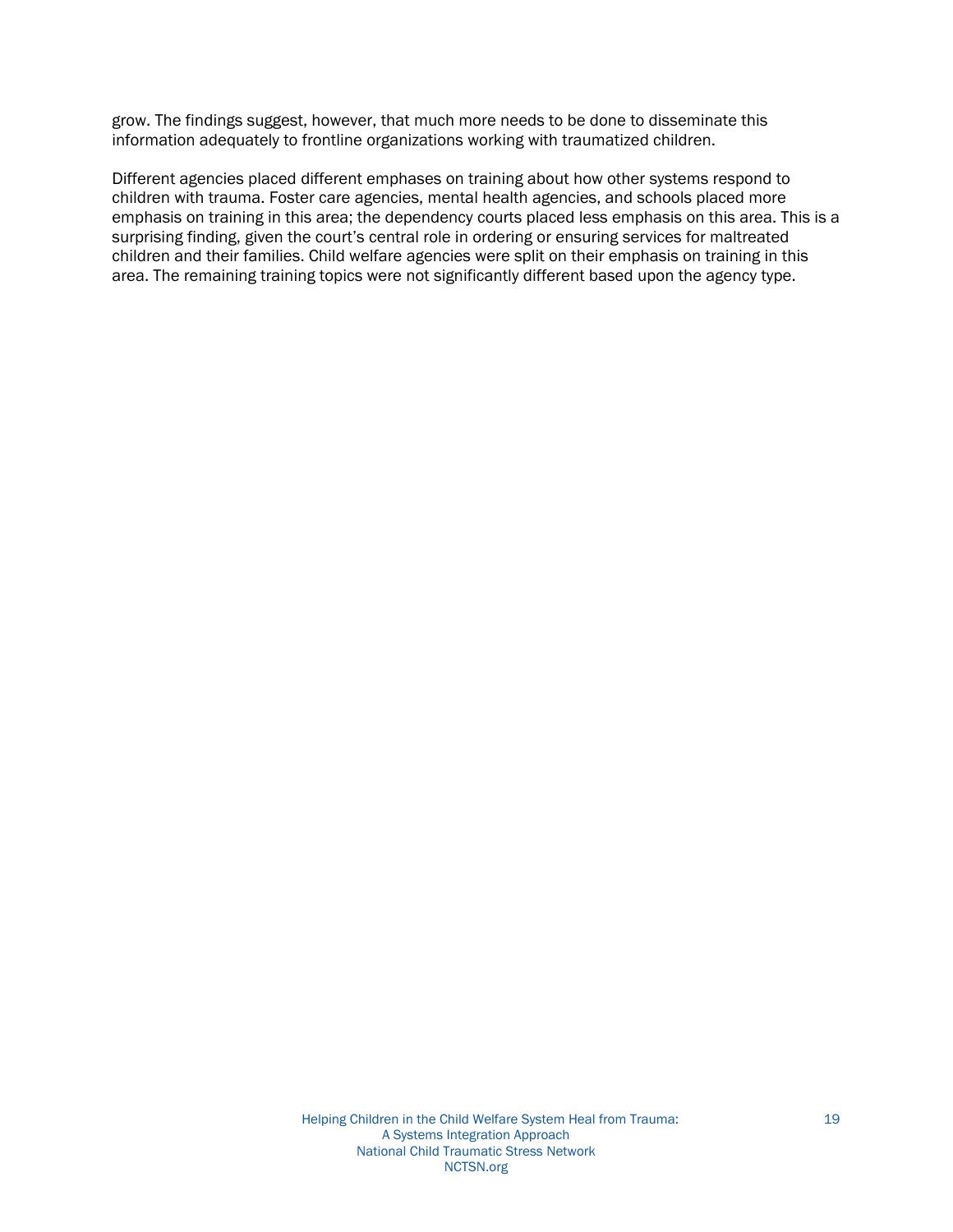

## Themes from the Survey

After interviewing 53 different community stakeholders, members of the Systems Integration Working Group reviewed responses to open-ended questions concerning barriers to working with children who have experienced traumas and processes that facilitate productive work with them. Feedback was gathered from family/dependency court judges, public child welfare agencies, foster parent associations, foster care agencies, mental health agencies, schools, and other community agencies.

Several themes appeared to cross disciplines and different geographical locations:

- Many agency representatives expressed concern that multiple child placements, although unavoidable, often exacerbate the child's traumatic experience.
- Well-established collaboration and communication between stakeholders can reduce additional trauma for the child as the child moves between different agencies.
- Well-structured multidisciplinary teams can help different agencies respond to a child's trauma more effectively.
- On-going trauma-related training helps ensure that staff are equipped to help traumatized children.
- Lack of systemic processes creates unnecessary variability in quality of interventions.

#### Multiple Child Placements

At any given time, an estimated 542,000 children are in foster care (National Clearinghouse on Child Abuse and Neglect Information [HHS] 2003). Many of these children experience multiple placements, which results in discontinuity of care and treatment. These multiple placements have the potential to exacerbate a child's experience of trauma. As the child transitions from one system to another, communication between systems becomes a critical task but is often inefficiently performed. Standardized procedures for transferring information between sites, appropriate understanding of what is currently the best available practice in working with these children, and training on how to work with traumatized children are secondary problem issues that emerge from placing a child multiple times. A related concern involves limits to information that can be shared between agencies due to confidentiality rules.

#### Collaboration and Communication

Stakeholders value collaboration and open and continuous communication with other agencies involved in providing services to a child following a traumatic event, and many stakeholders had made some efforts to establish communication with other agencies, although their interactions did not necessarily involve communication over trauma-specific issues. Stakeholders were concerned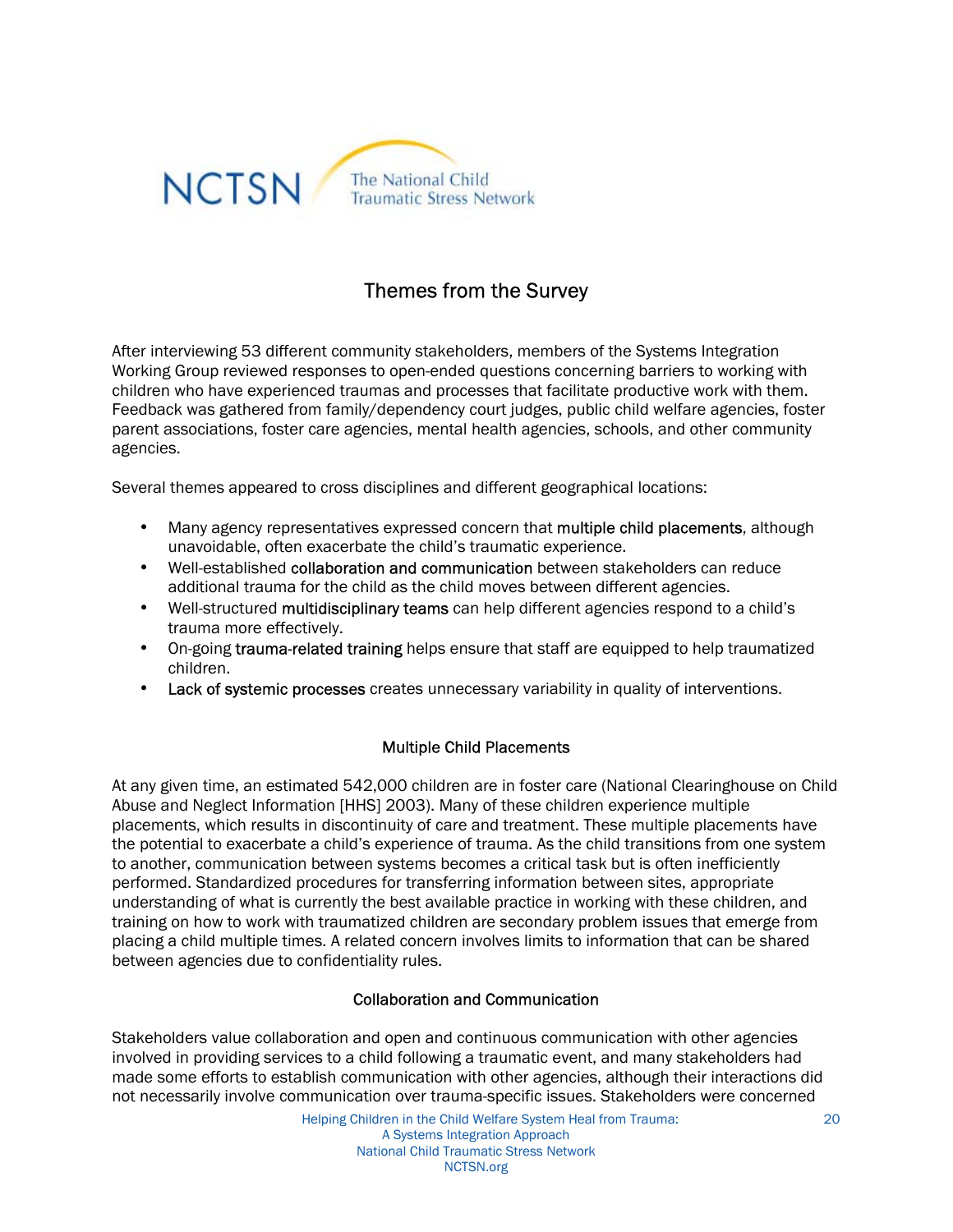that lack of communication among agencies may cause a child to reexperience the traumatic event with each person with whom they interact, exacerbating or restarting their traumatic stress reactions. By failing to share information, organizations also miss opportunities to assist the child.

#### Multidisciplinary Teams

Professionals from different service systems agree that multiple transitions can exacerbate a child's trauma. Many systems' stakeholders recognize the importance of helping systems communicate more efficiently in the process of helping a child and his or her family deal effectively with trauma. Multidisciplinary teams and collaborations between service systems are the most frequently identified best practices to improve communication across different service systems. Some child welfare agencies, for instance, offer family unity meetings at which different systems involved with the child work together, helping the child though the transition. Stakeholders from other systems specifically note that referrals to appropriate systems are an important process in meeting a child's needs. Some systems employ family advocates, who help families negotiate among different service systems, easing the burden on the family and allowing the members to focus on healing. Despite the general consensus that collaborative work is beneficial, some sites noted that there can be too many different workers with too many different viewpoints on a child maltreatment case, and this can be counterproductive. The structure of the multidisciplinary teams is, therefore, crucial to their success.

#### Trauma-Related Training

Training staff on trauma-related issues is another area identified as both a problem area and a best practice when incorporated into different service systems. Workers often have high caseloads and inadequate training. This is even more of a problem with provider positions that have a great deal of job turnover. Some stakeholders noted that infrequent trainings are not adequate and that individuals working in the different service systems that work with traumatized children would benefit from ongoing training on trauma-related issues. Specific deficits in trauma-related training include general trauma information, trauma triggers, child PTSD, how to communicate with caregivers, and how to handle vicarious traumatization among staff members. Another training deficit identified is the link between trauma and high-risk behaviors such as alcohol and drug use.

#### Lack of Systematic Processes

Some stakeholders expressed concern over the lack of objectivity in the child protection service system and suggested standardizing processes. Stakeholders noted that the quality of service varies with different agencies and fluctuates by individual case managers. According to research, there is wide variability in the quality of interventions. The well being of children in the public welfare system is highly dependent upon the skills and attributes of individual caseworkers. Often caseworkers are not adequately trained because of the high level of job turnover (Colarellli, Montei, and Matthew 1996). This is an inherent flaw in the system. Results from this survey support the importance of appropriately training staff in an ongoing manner and using systematic training materials so that services are appropriate, standardized, and objective and that workers' actions will not vary greatly from one individual professional to another.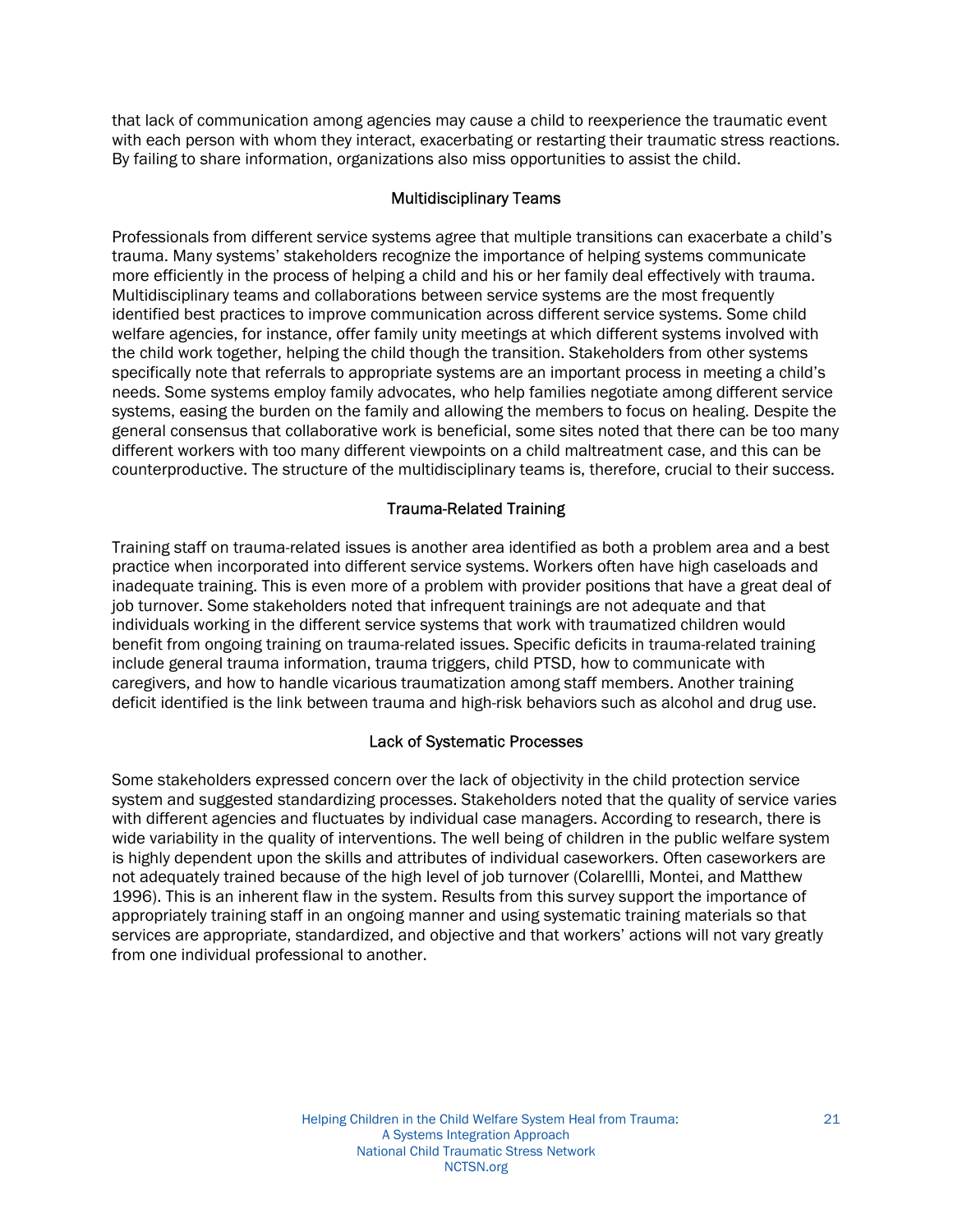#### Other Themes

Additional themes or practices were identified that *facilitate* work with child victims.

- Generally, agencies viewed involvement of child attorneys and guardians ad litem as positive for children.
- Stakeholders expressed support for family reunification programs.
- Many jurisdictions used family group decision-making or family unity meetings (at which every person involved in the child's care meets in one location at one time to discuss the child's needs and the best ways to meet these needs). These are viewed positively.
- Survey respondents view referrals to therapy services as positive practices, (especially with agencies that use evidence-based practices).
- The increased use of standardized assessments by organizations was seen as positive.
- Cultural competence in service delivery was believed by many respondents to be important to children and families.
- The availability of aftercare services for children once they leave the child welfare system was believed to assist children in healing.

Additional practices and issues that *exacerbate* a child or family's experience following a trauma were also identified.

- Financial constraints often limit the treatment options available to families or the duration of treatment for trauma.
- Issues related to managed care and insurance, such as restrictions on the number or types of treatment sessions, were seen as troublesome.
- Lack of transportation to treatment settings impedes the ability to provide effective services, because of the difficulty maintaining consistency in appointment attendance.
- Administrative problems and paperwork requirements were cited as hindrances to good service delivery to traumatized children, taking up valuable time that could be devoted to clinical care.
- Some survey respondents cited language and cultural difference as barriers to delivering good trauma services.
- Some jurisdictions reported a delay in receiving mental health services following child maltreatment as a barrier to effectively treating the child's trauma.
- Many people surveyed believe that reinterviewing children multiple times is potentially retraumatizing for children.
- Some stakeholders said that worker burnout caused field workers to become desensitized to the needs of children they serve.
- Policy and funding changes that impact the way children receive services and the continuity of services were cited as problems by some survey respondents.
- Confidentiality issues that prevent sharing of information between different agencies was also cited by many survey respondents as problematic, as children are required to repeat information multiple times in multiple contexts.

Stakeholders said that sometimes a child's trauma is exacerbated or compounded because the courts do not adequately promote family reunification, while in other cases the child is inappropriately left in the home and may be retraumatized. They believed this is related to training staff appropriately in order to correctly identify the child's best interests.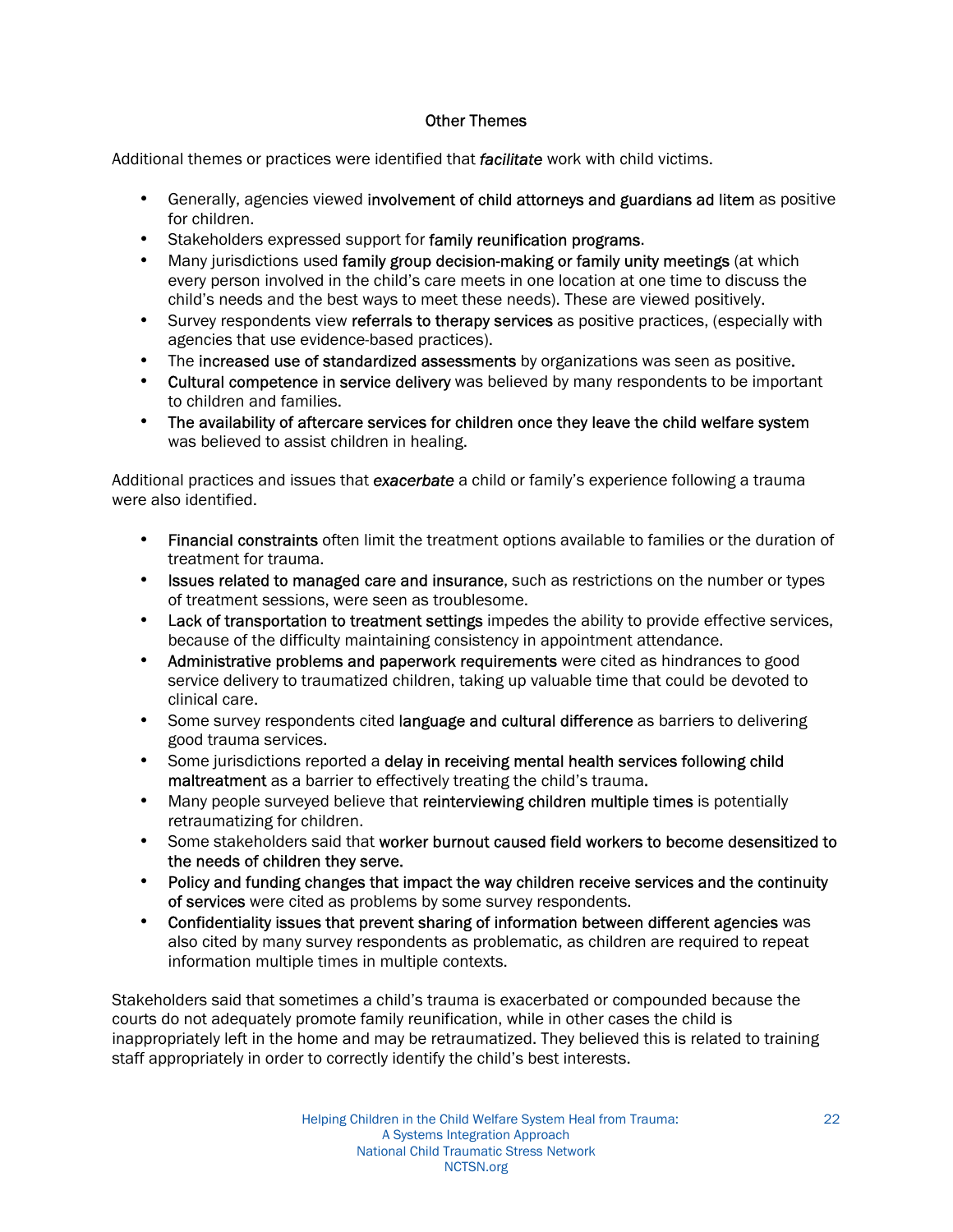#### *Schools Need Additional Attention*

Although schools were not initially included as one of the core service system groups in the survey, many different sites chose to interview school personnel in their communities. Schools emerged as one service system that could benefit from more systematic intervention. Often when a child changes a placement he or she is required to change school districts. Most research shows that transfers have harmful effects on educational outcomes (Galton, Gray, and Ruddock 1999, 37). Each transfer requires the child to adjust to new teachers and peers and to a curriculum that may differ considerably from the previous school's. Too many transfers can cause a child to disengage and give up on school. Transfers can also play havoc with continuity of special education services (Vera Institute 2004). In addition, public schools often do not understand how to work with these children, and schools are quick to reprimand or suspend children who misbehave without looking at reasons for behaviors.

A lack of coordination among the child welfare, courts, foster care, mental health, and educational systems can be an obstacle to helping abused and neglected children succeed in school. In many cases, there is a fundamental lack of understanding in each system of how the other systems work (Vera Institute 2004). Educating schools about the impact of trauma and helping them develop strategies to assist children transitioning from school to school would benefit children who are required, as a result of a traumatic event, to change school systems.

Schools can also play a critical role in building on and reinforcing the messages and skills a child is learning in therapy. Both schools and mental health providers could benefit from concrete tools to help them better integrate their work and become allies in assisting traumatized children.

#### *Courts Need Additional Attention*

Some stakeholders identified problems within the court system (referred to as *family court, dependency court,* or *juvenile court,* depending on jurisdiction*)* when it is involved with child placement. Theyexpressed frustration with the lack of child-centered interventions for children in the court system. They especially identified gaps in appropriate referrals to mental health services from the courts. Many stakeholders also expressed frustration with the delays in the court system and the stress that these delays place on children. Suggestions were made to promote the use of mediation and advocacy whenever possible.

#### Limitations of the Survey

One of the major limitations of this survey is that the sample of communities used is small and not particularly representative of other communities nationwide. Surveys were completed in geographical locations that surrounded those of working group members, and individual interviewees were selected, for the most part, because they were known to the members of the Systems Integration Working Group. For this reason, it is hard to draw more general or nationwide lessons from the data. The study does, however, identify some interesting themes, and it would be beneficial to follow-up on this survey with larger-scale studies that are able to capture a more representative assessment of how systems work together in treating child trauma.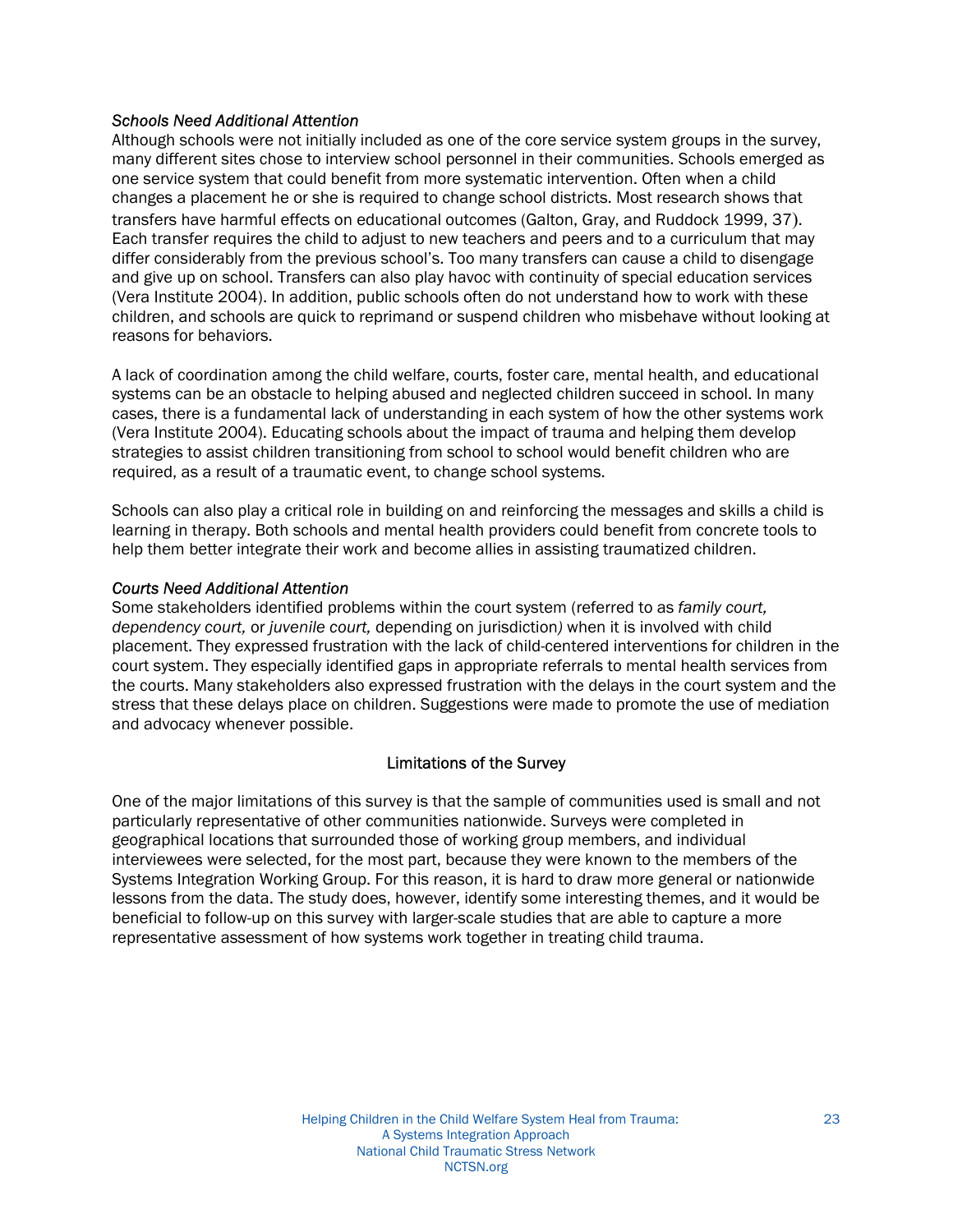

## Conclusions and Recommendations

Children who experience terrifying or traumatic experiences often face serious psychological and emotional consequences as a result of their experiences. Compounding the initial trauma, children are sometimes removed from the home or separated from parents and siblings. These secondary stressors can exacerbate symptoms, creating additional stress on a child who is already contending with a great deal. Children may experience traumatic stress and symptoms of post-traumatic stress disorder or other trauma-related symptoms such as depression, anxiety, or behavioral problems. A child at school may manifest these through inappropriate behavior with peers, at home, or in placement. Some children will act out behaviorally; others will withdraw, experience somatic problems, or have trouble sleeping. Recurring intrusive memories of an event can cause a child to remain in a perpetual state of fear and anxiety, on the lookout for signs of danger. Or children may react with avoidance and diminished responsiveness and be unwilling to engage in meaningful relationships.

Historically, child welfare agencies and courts have been more keenly concerned about the immediate safety and continuity of placement than about the long-term recovery of the child. Recently, there has been increased interest and concern in the broad well-being of the child. Goals for safety and continuity of placement do not have to conflict with goals for improving the child's wellbeing. In fact, they can complement each other.

It is important that professionals working with maltreated children and their families get a thorough history of traumatic events that have happened to the child over the course of the child's life. A thorough history will help caregivers and others have an appreciation of the seriousness of the child's experience(s), gain an understanding of the context of the full range of traumatic experiences, and be more supportive of the child's recovery.

Based on the results of examining cross-systems issues and interactions, the National Child Traumatic Stress Network's Systems Integration Work Group recommends the following:

#### General Recommendations for the National Child Traumatic Stress Network

Several general needs were identified for improving the communication between systems on traumarelated issues. As a national organization that is concerned with these issues, these general recommendations are directed toward members and working groups within the National Child Traumatic Stress Network. There may be opportunities for other community agencies to assist in meeting these general objectives as well.

• Together with other national child welfare and dependency court organizations, develop and promote training about child trauma.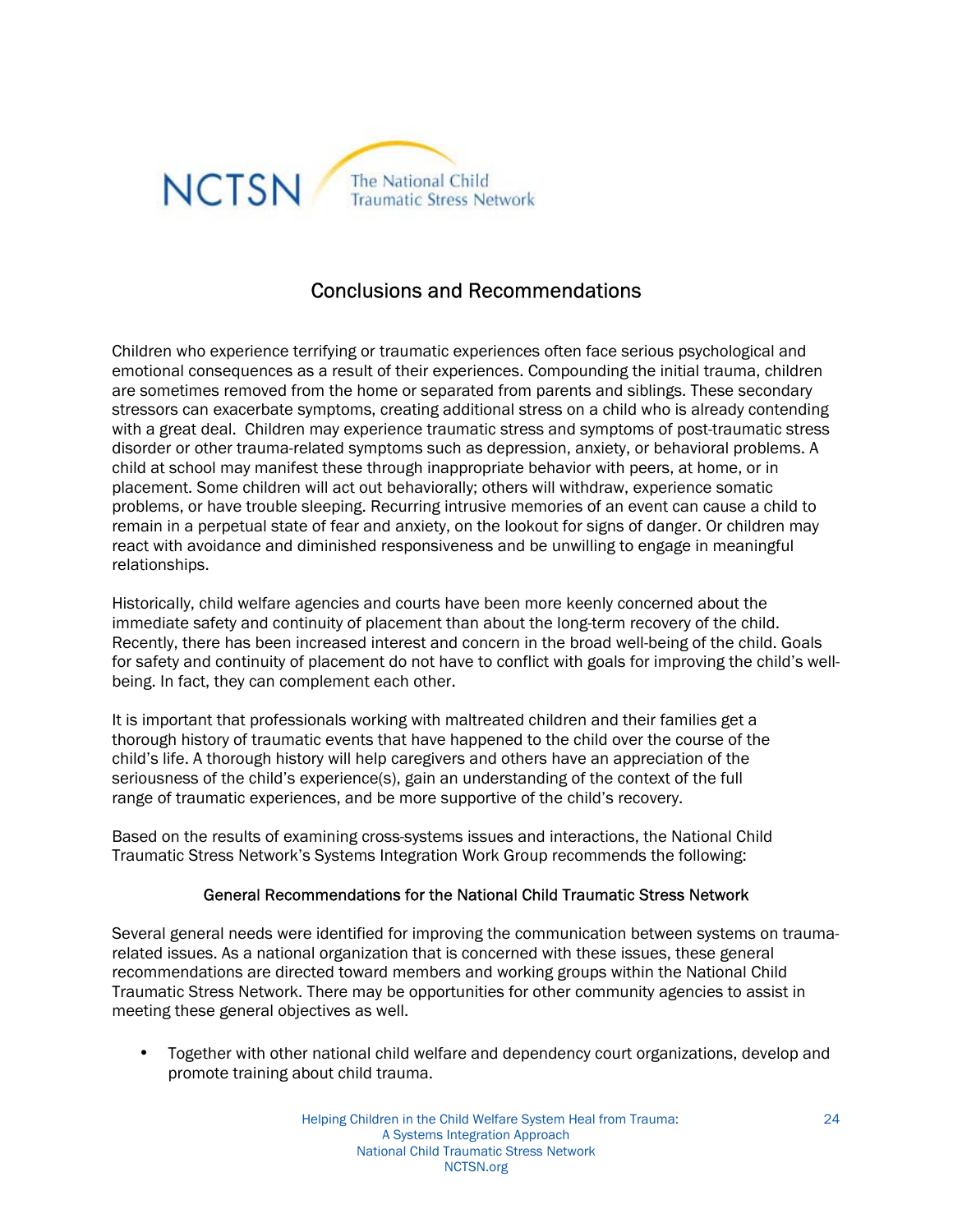- To facilitate better information exchange between agencies, develop and disseminate a thorough trauma profile instrument that can be shared with the family/dependency courts, multidisciplinary teams, and those mental health professionals working with the child and the child's caretakers and/or foster family. This profile will capture important information about all traumas in the child's history, developmental levels at the time of the trauma(s), and trauma reminders.
- Promote the use of appropriate standardized assessment measures within service systems, including public child welfare and the courts, to assess both trauma-related and general symptoms when working with child trauma victims. (Information on available measures is available through the measurement review database on the website of the National Child Traumatic Stress Network at www.NCTSN.org.)
- Explore how trauma information can link to and inform treatment planning and encourage service providers in NCTSN centers to become educated on the interpretation of different standardized assessments used with traumatized children.
- Seek out promising practices and identify evidence-based practices that already exist for working with traumatized children across the different service systems. Share this information with system representatives, including information from the *Child Physical and Sexual Abuse Guidelines for Treatment*, revised by the Office for Victims of Crime in 2004 (www.musc.edu/cvc/guide1.htm) and the report published by the Kauffman Foundation, titled *Closing The Quality Chasm in Child Abuse Treatment: Identifying and Disseminating Best Practices* (www.chadwickcenter.org/kauffman.htm).
	- o Develop a bench guide for judges to promote knowledge and access to information about evidence-based practices.
	- o Partner with experts within the service systems to develop trauma training materials and educational events that are appropriate and beneficial to those service systems.
- Promote the dissemination and spread of promising and evidence-based practices using strategies developed for disseminating information effectively (e.g., Institute of Healthcare Improvement's quality improvement strategy, http://www.ihi.org/). Use strategies that accelerate the rate of change so that promising practices with growing evidence bases become the standard of care across the country and so that individual variability in quality of care is dramatically reduced.
- Seek funding to explore on a larger or nationwide scale the interactions between different service systems when treating child trauma.
- Encourage the Substance Abuse and Mental Health Services Administration to expand the National Registry of Effective Programs to include more focus on evidence-based programs relevant to traumatized children. Encourage SAMHSA to seek out programs that are related to child welfare populations and ensure that they are listed in that directory.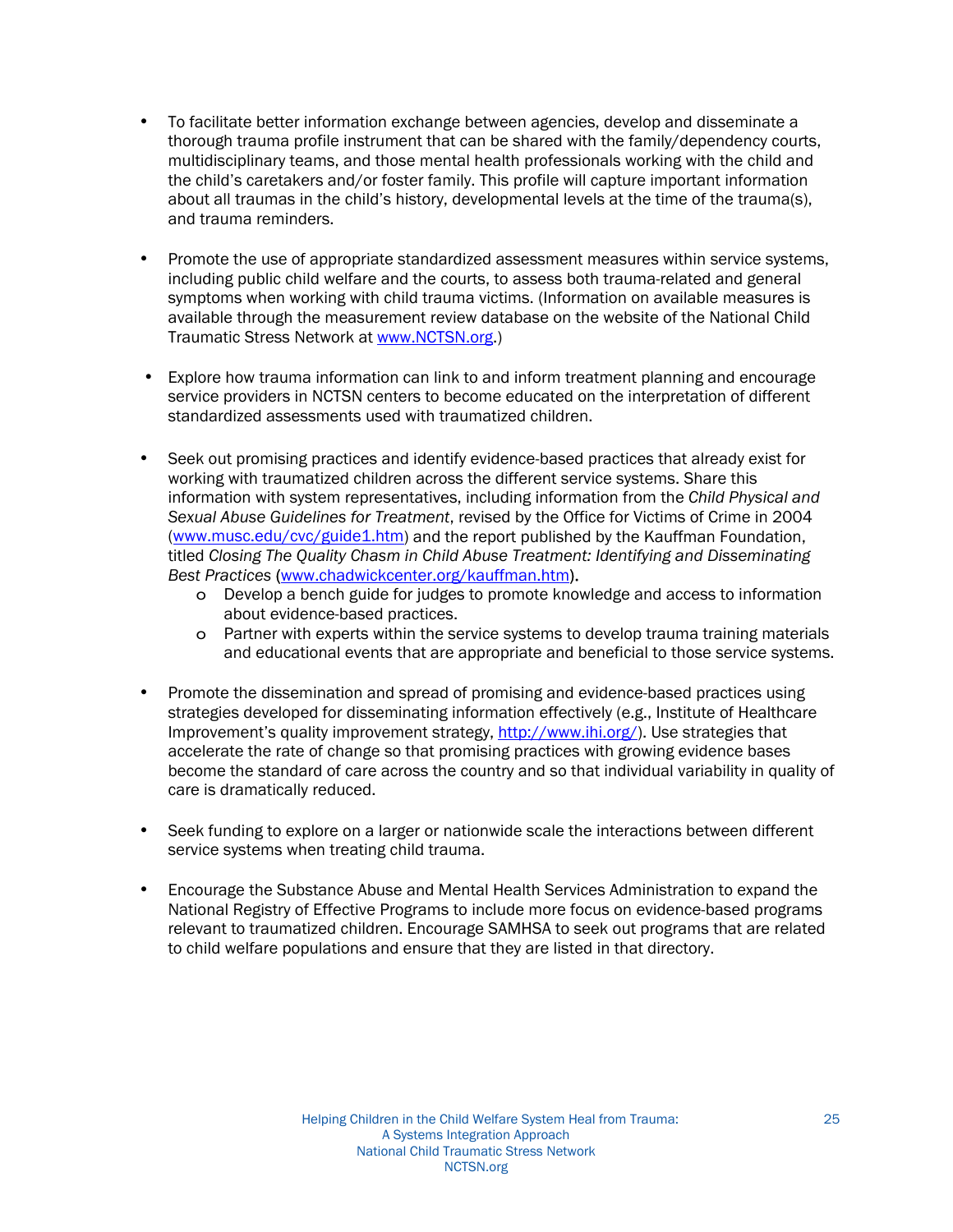#### Agency-Specific Recommendations

#### *Family or Dependency Court*

- Seek out education and training to understand how a child's trauma history impacts the child's development and current functioning. This information can then provide the basis for identifying the most therapeutic and appropriate placement, treatment, and visitation plans for children. Toward this aim, encourage state and national judicial educational bodies to include trainings on such issues as child trauma and its impact.
- Explore the use of standardized trauma assessment tools and trauma profile instruments to collect better information about a child's trauma history and trauma's impact on the child.
- Review existing information and resources about available evidence-based practices in treating child trauma in order to make informed decisions about placement and treatment choices for children.

#### *Public Child Welfare Agencies*

- Consistent with public child welfare's current goals of improving assessment of child wellbeing, provide education and training for both front-line staff and supervisors on trauma assessment, evidence-based trauma treatment, and the importance of traumatic reminders. Seek out training materials on child trauma that are appropriate for your organization to assist in reaching this goal.
- Increase the use of standardized assessment measures that identify trauma-related and non-trauma-related symptoms to help caseworkers have adequate information to meet the diverse needs of the children with whom they work.
- Integrate into child assessment and interview protocols the completion of a child trauma profile instrument so that workers have a complete understanding of the child's trauma history.

#### *Foster Care Agencies*

- Seek training for staff and foster parents about trauma assessment, evidence-based trauma treatment, and the importance of traumatic reminders.
- Gather complete information about a child's trauma history so that staff can see the impact of trauma on a child's development, skills, and competencies. Share this trauma history profile with foster parents so both staff and foster parents can assist the child with organizing his/her experiences and developing a sense of continuity about his/her life. Use of a trauma profile instrument can facilitate this process.

#### *Mental Health Agencies*

- Develop strategies to better integrate your work with the work of school systems in order to become allies in assisting traumatized children in coping with change and loss.
- Seek out training on standardized trauma assessment measures, evidence-based trauma treatment, and the importance of traumatic reminders so that clinicians are better able to assist a child in coping with trauma.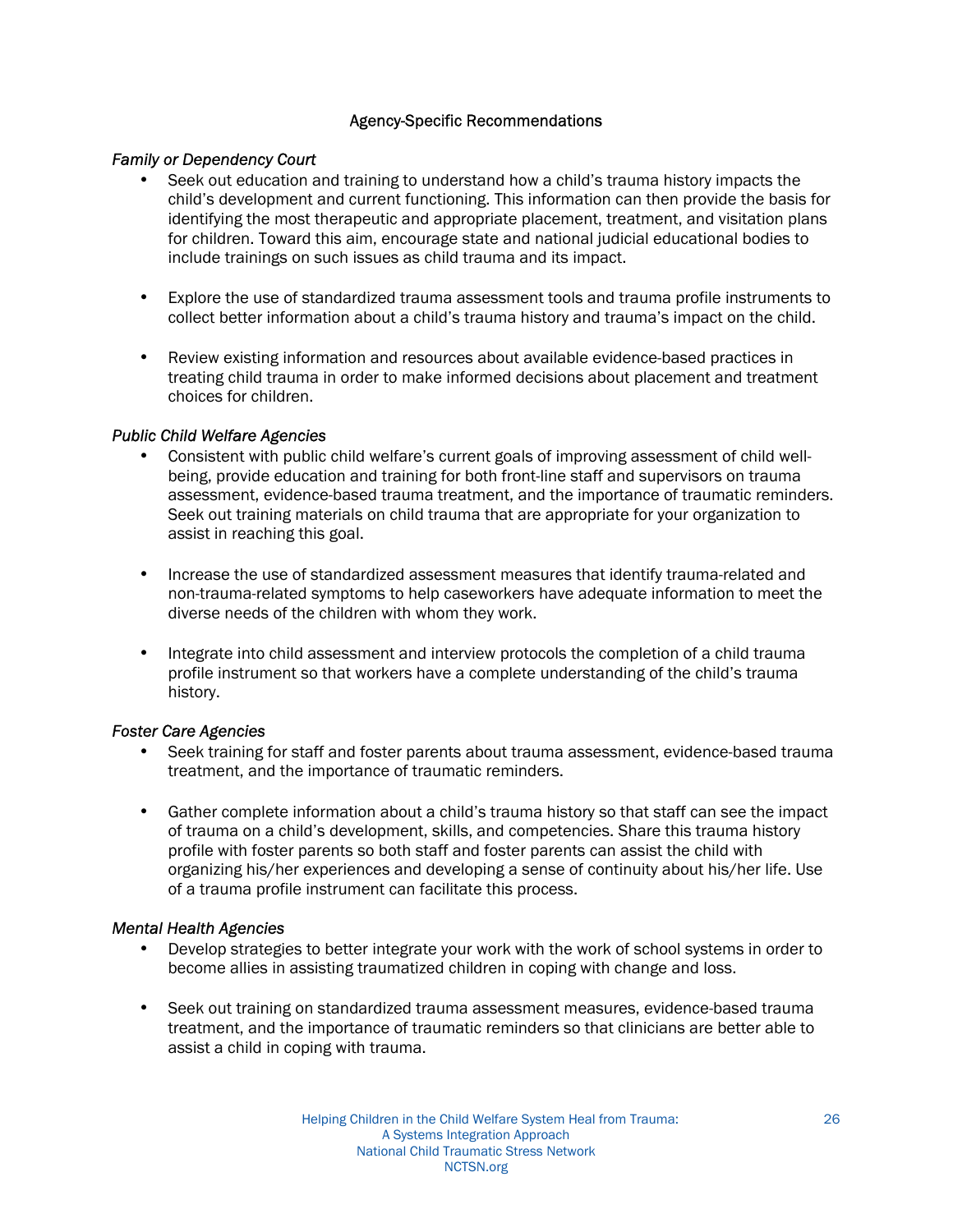- Incorporate the use of a standardized trauma profile instrument when assessing children in order to gain a deeper understanding of children's different traumatic experiences and the way these may have influenced the child's development.
- Develop a mechanism for more effective cross-agency sharing of information so that clinicians have a clear understanding of systems issues that may be worrying or affecting the child, such as changing placements or schools. This will help clinicians target areas of difficulty for the child and will also help them assist the child in establishing feelings of continuity in the child's life.

#### *Schools*

- Educate teachers and staff so that they can recognize traumatic reactions, reminders, and triggers and identify when a child may be having a traumatic reaction as opposed to behavioral problems for other reasons. Include training on some of the more subtle or invisible symptoms seen with children who become depressed or withdrawn following a trauma.
- Identify strategies to enhance liaisons between schools, foster care providers, child welfare, and mental health systems to better meet the needs of traumatized children. Include strategies for sharing information about a child's experience and trauma reactivity while still being sensitive to confidentiality issues.
- Seek out tools to educate teachers about the incidence, prevalence and impact of child trauma and how to work effectively with children who have trauma histories.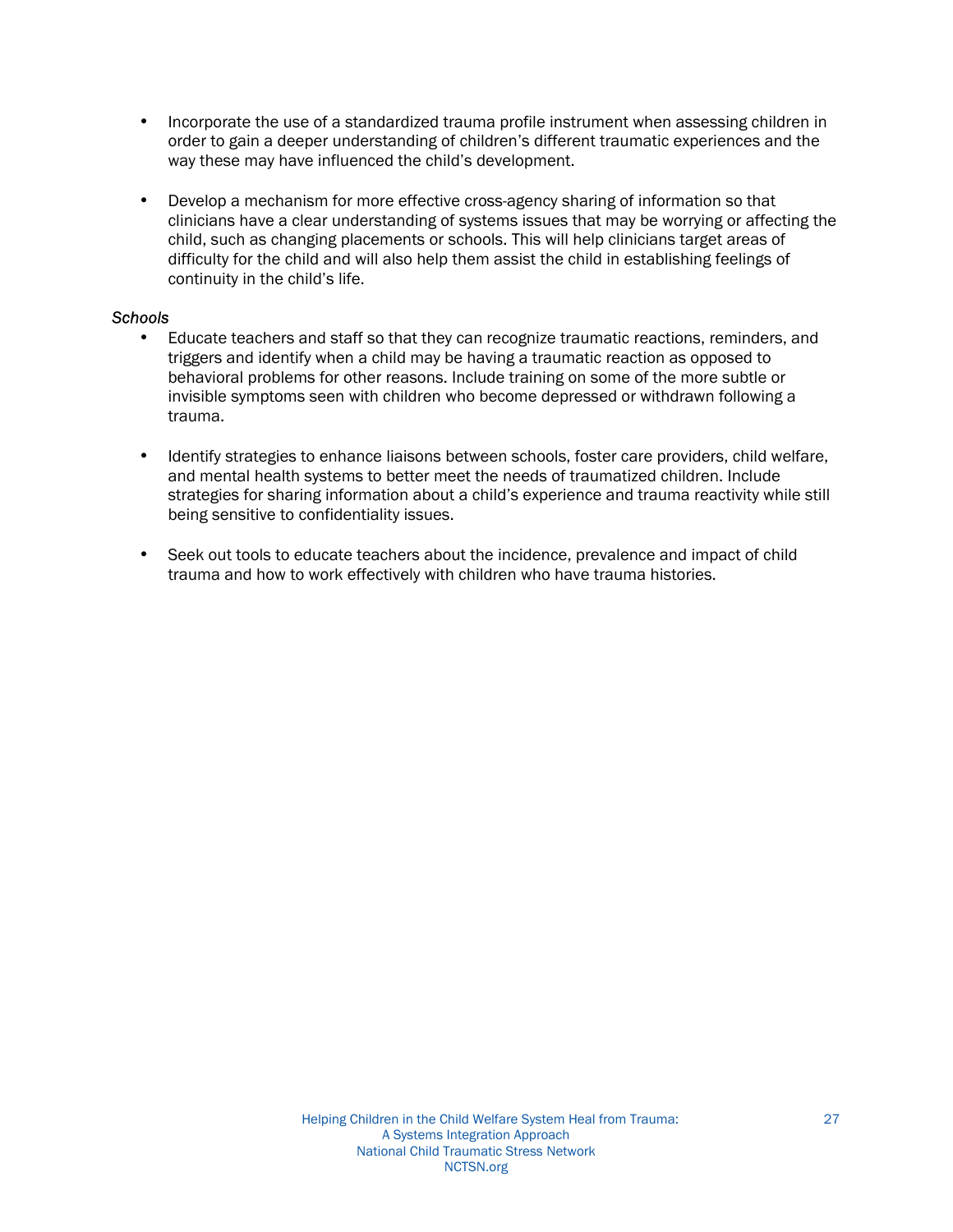### References

Galton, M., J. Gray, and J. Rudduck. 1999. *The impact of transitions and transfers on pupil progress*. London: Department for Education and Employment Research Series.

Berkowitz, Steven J., and Steven M. Marans. 2000. The child-development-community policing program: A partnership to address the impact of violence. *Israel Journal of Psychiatry and Related Sciences* 37, no. 2: 103-14.

Chadwick Center on Children and Families. 2004. *Closing the quality chasm in child abuse treatment: Identifying and disseminating best practices*. San Diego, CA, at www.chadwickcenter.org/kaufman.htm.

Child Welfare League of America. 2004. *DRAFT: Practitionerg Guidelines for the comprehensive assessment of mental health and alcohol and other drugs (AOD) needs of children and adolescents entering the foster care system*.

Colarelli, Stephen M., and Matthew S. Montei. 1996. Some contextual influences on training utilization. *Journal of*  Applied Behavioral Science 32, no. 3: 306-22.

Drotar, Dennis; Daniel Flannery, Elsie Day, Steve Friedman, Rosemary Creeden, Heidi Gartland, Lolita McDavid, Craig Tame, and Matthew J. McTaggart. 2003. Identifying and responding to the mental health service needs of children who have experienced violence: A community-based approach. *Clinical Child Psychology and Psychiatry* 8, no. 2: 187-203.

Ford, Julian D., Robert Racusin, Cynthia G. Ellis. 2000. Child maltreatment, other trauma exposure and posttraumatic symptomatology among children with oppositional defiant and attention deficit hyperactivity disorders. Journal of the American Professional Society on the Abuse of Children 5, no. 3: 205-17.

Institute for Healthcare Improvement (IHI). 2003. The breakthrough series: IHI's collaborative model for achieving *breakthrough improvement*. Boston: IHI.

Marans, Steven. 1995. *The police-mental health partnership*. New Haven: Yale University Press.

National Child Welfare Resource Center for Family-Centered Practice. 2002. *Best Practice/Next Practice* 3, no. 1.

iii. 2003. *Best Practice/Next Practice* 4, no. 3.

National Crime Victims Research and Treatment Center, University of South Carolina, CfSAaTS, Harborview Medical Center. 2004. *Child physical and sexual abuse: guidelines for treatment*. Charleston, S.C.: Office for Victims of Crime, at www.musc.edu/cvc/guide1.htm.

Pynoos , Robert S., Alan Steinberg, and Ramesh Raghavan. 2004. Private correspondence.

Pynoos, Robert S. 1993. Traumatic stress and developmental psychopathology in children and adolescents. In Oldham J. M., M. B. Riba, A. Tasman, eds. *American psychiatric press review of psychiatry*, vol. 12, Washington D.C.: American Psychiatric Press.

Vera Institute of Justice. 2004. *Foster children and education: How you can create a positive educational experience for the foster child*. New York: Vera Institute.

Weinstein, Dan, Darlene Staffelbach, and Maryka Biaggio. 2000. *Attention-deficit hyperactivity disorder and posttraumatic stress disorder: Differential diagnosis in childhood sexual abuse*. *Clinical Psychology Review* 20, no.  $3:359-78.$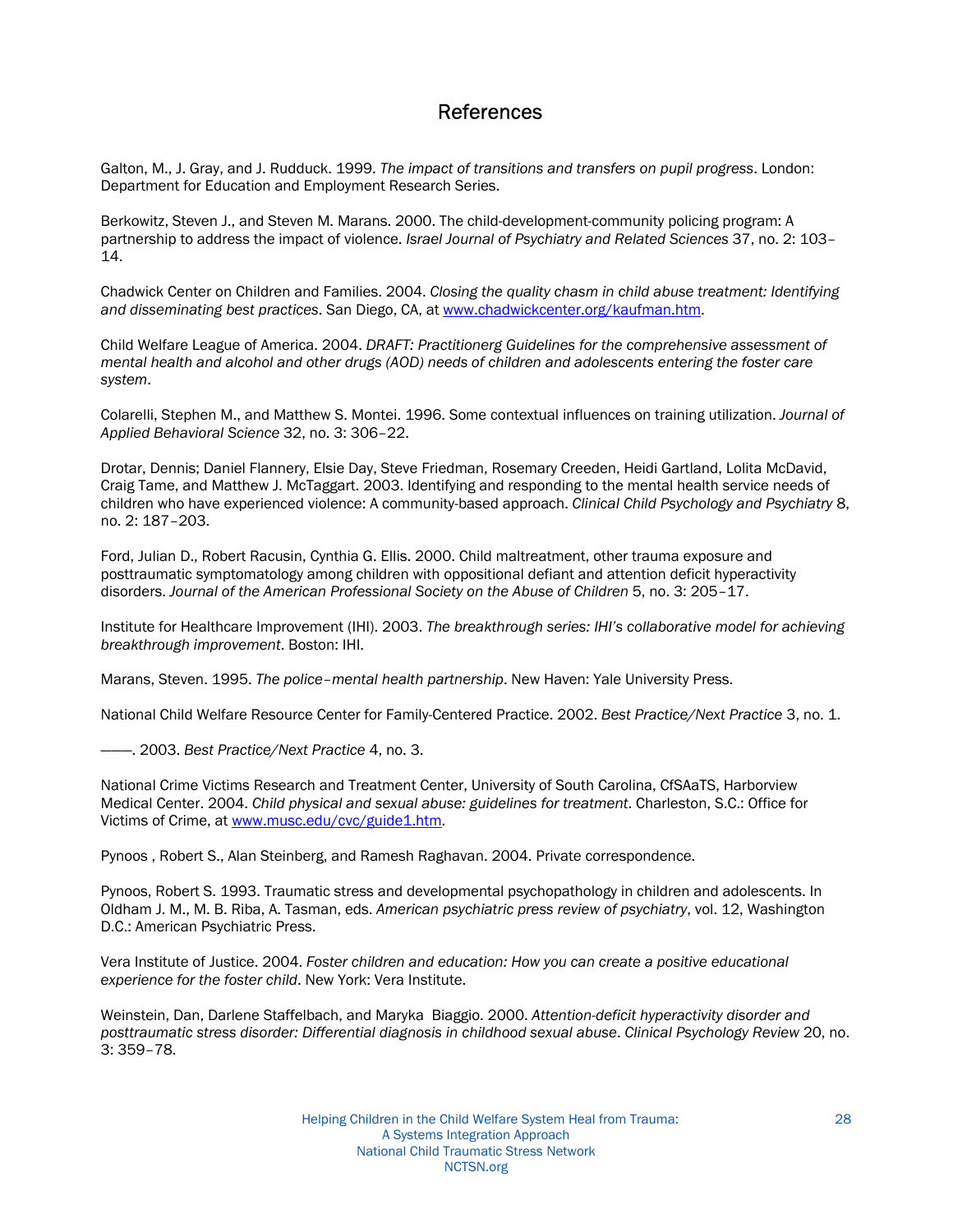## Appendix A

#### National Child Traumatic Stress Network Systems Integration Group Stakeholder Survey

You are being asked to participate in a research study. This study involves a survey that explores the understanding of and integration of trauma and trauma-related issues within your organization and those organizations you interact with most frequently. The interview should take approximately 1 hour to complete. Questions address the role of the child's trauma history in your work with children as well as the coordination between child welfare organizations, family and dependency courts, foster care systems, schools, and mental health agencies when attending to trauma issues for child victims. For the purposes of this survey, trauma refers to distress experienced in the course of, or as a result of child maltreatment. You will not be asked about any specific children, families, or cases. If you are unable to answer any question, or if someone else in your agency would be better able to answer any of these questions, please let me know. Any information you provide will not be linked to you; we will not use your name, agency, or county name in any reports. Participation is voluntary and you are free to withdraw from the interview at any time.

No

Are you willing to participate in this study?  $\Box$  Yes

1. Which of the following would best describe where you are currently employed?

- Family or Dependency Court
	- Public Child Welfare Agency
	- Foster Parent Association or other organization that represents foster parents
	- Foster Care Agency or Substitute Care Facility (Must be an agency. Examples include group homes, RTCs)
	- Mental Health Agency
		- Indian Child Welfare Unit
		- Other please specify (e.g., schools, juvenile justice, or other agency in your community involved after the investigation is complete):
- 2. What is your current job title?
- 3. Please give me a brief job description *(i.e. what activities your job entails)*: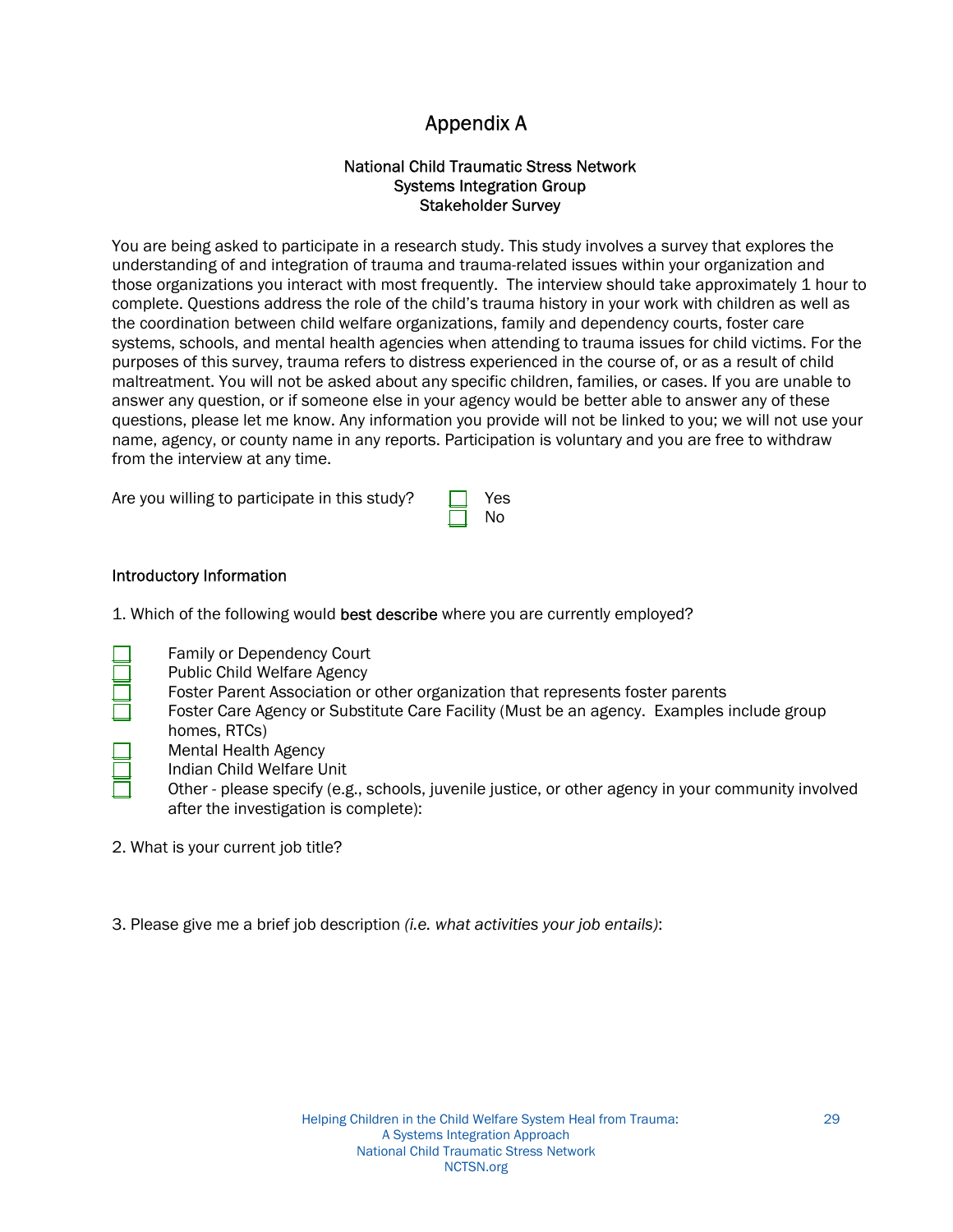4. How often does your job involve working with the Family or Dependency Court?

- 1 Never
- 2 Rarely
- 3 About half of the time
- 4 Most of time
- 5 Always

5. How often does your job involve working with children placed in foster or substitute care?

- 1 Never
- 2 Rarely
- 3 About half of the time
- 4 Most of time
- 5 Always

The following questions apply to any child who has experienced child maltreatment, such as physical, sexual, or emotional abuse, neglect, or exposure to domestic violence, and is at risk of being placed or is currently placed in foster or substitute care.

6. When a referral is sent to your agency, in general, how much information does your staff receive about a child's trauma history with the initial referral? To clarify: when the referral is sent to your agency, what information about a child's trauma history is contained in the original referral *paperwork?*

- 1 None
- 2 A little
- 3 Some
- 4 Quite a bit
- 5 A lot

7. What types of information does your agency collect for children being referred to you?

*Interviewer: complete the following questions only for the YES responses:* 

8. Overall, in what **percentage** of your agency's cases is each type of information obtained?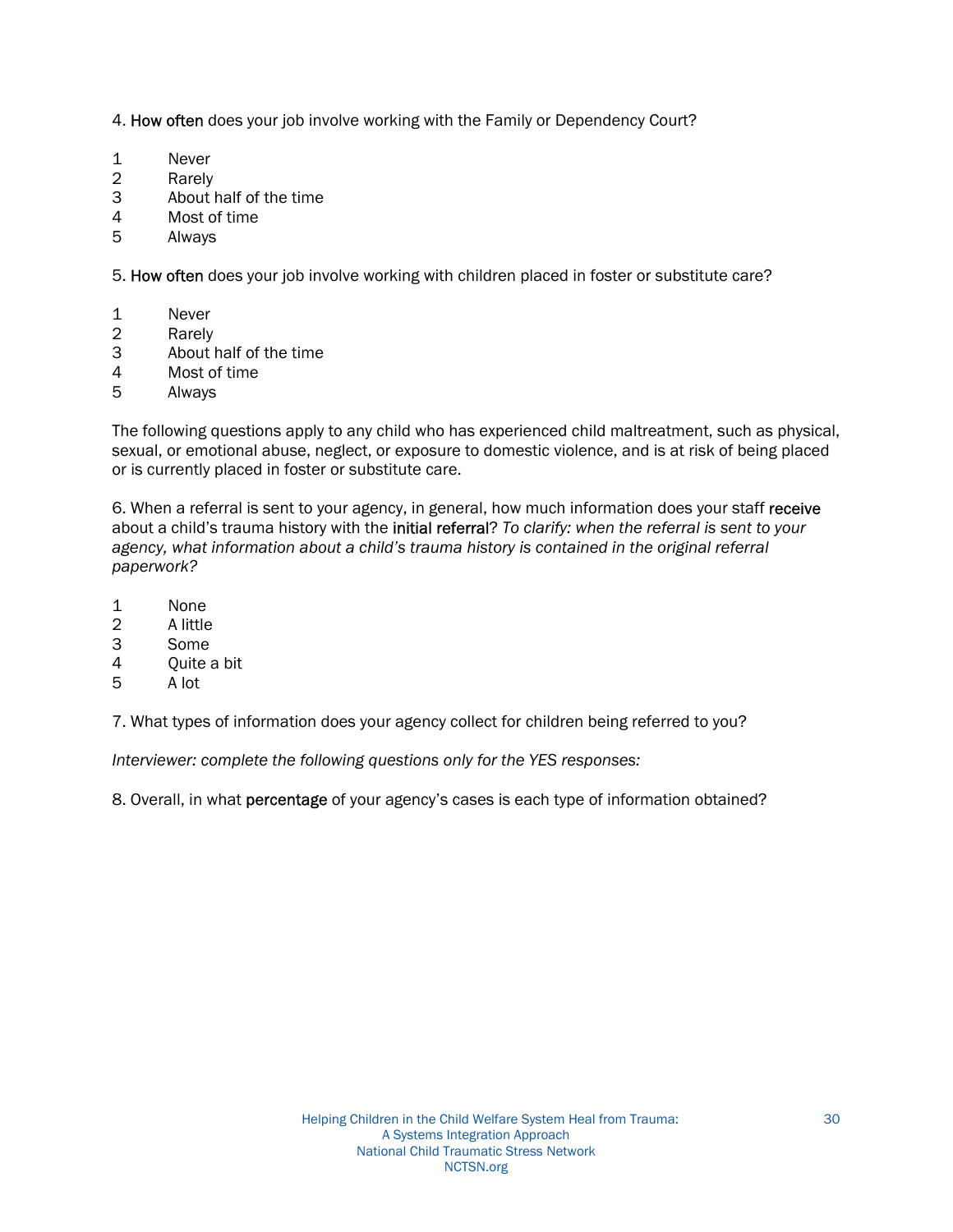9. For each data source, please tell me whether the information is obtained as part of your agency's standard protocol, or if it is obtained when offered by the caregiver, child, or referring agency.

|                                        | YES        | N <sub>O</sub> | % of Cases: | How obtained (Select One): |
|----------------------------------------|------------|----------------|-------------|----------------------------|
| a. Narrative Summaries from            | YES        | NO.            |             | Standard agency protocol   |
| referring agency                       |            |                |             | Obtained when offered      |
| b. History provided by the child       | <b>YES</b> | NO.            |             | Standard agency protocol   |
|                                        |            |                |             | Obtained when offered      |
| c. History provided by parent or other | <b>YES</b> | NO.            |             | Standard agency protocol   |
| caregiver                              |            |                |             | Obtained when offered      |
| d. History obtained from referring     | YES        | NO.            |             | Standard agency protocol   |
| agency                                 |            |                |             | Obtained when offered      |
| e. Standardized assessments            | YES        | NO.            |             | Standard agency protocol   |
| administered by your agency            |            |                |             | Obtained when offered      |
| f. Standardized assessments            | <b>YES</b> | N <sub>O</sub> |             | Standard agency protocol   |
| obtained from referring agency         |            |                |             | Obtained when offered      |
| g. Other (specify):                    | YES        | NO.            |             | Standard agency protocol   |
|                                        |            |                |             | Obtained when offered      |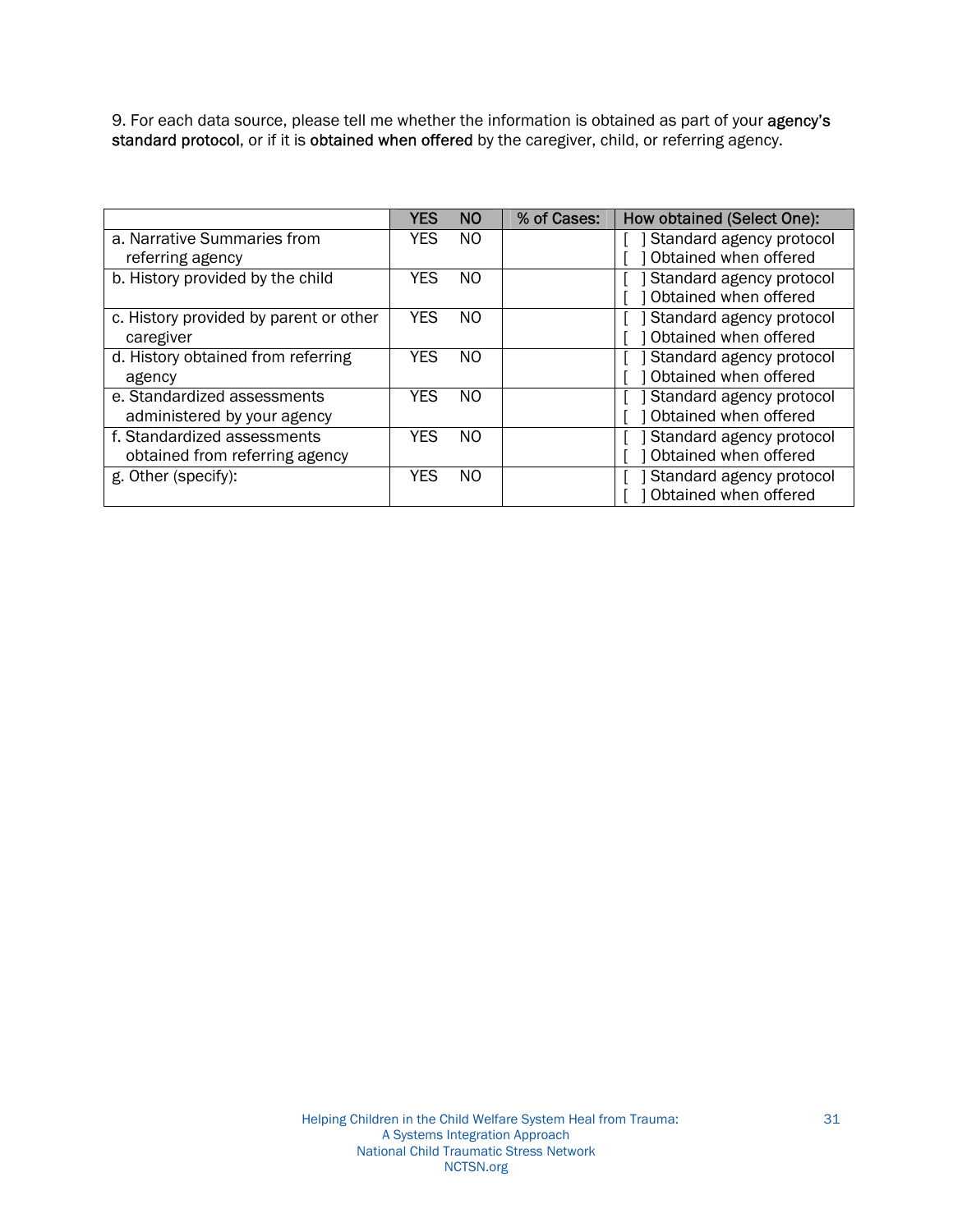10. What information is obtained by your agency concerning a child's trauma history? When considering trauma information, please consider all types of trauma, not just child maltreatment.

*Interviewer: Refer to list below. Complete the following questions only for the YES responses:* 

10a. Overall, in what percentage of your agency's cases is the information obtained?

10b. For each item, is the information obtained as part of your agency's standard protocol, or if it is obtained when offered by the caregiver, child, or referring agency?

|                                        | <b>YES</b> | <b>NO</b>       | % of Cases: | How obtained:            |
|----------------------------------------|------------|-----------------|-------------|--------------------------|
| a. Information about the referring     | <b>YES</b> | N <sub>O</sub>  |             | Standard agency protocol |
| traumatic incident                     |            |                 |             | Obtained when offered    |
| b. Information about other traumas in  | <b>YES</b> | $\overline{NO}$ |             | Standard agency protocol |
| the child's history                    |            |                 |             | Obtained when offered    |
| c. History of child's involvement with | <b>YES</b> | N <sub>O</sub>  |             | Standard agency protocol |
| other agencies                         |            |                 |             | Obtained when offered    |
| d. Duration of trauma/episodes of      | <b>YES</b> | N <sub>O</sub>  |             | Standard agency protocol |
| trauma                                 |            |                 |             | Obtained when offered    |
| e. Specific details concerning the     | <b>YES</b> | N <sub>O</sub>  |             | Standard agency protocol |
| traumatic event(s)                     |            |                 |             | Obtained when offered    |
| f. Trauma reminders/triggers           | <b>YES</b> | N <sub>O</sub>  |             | Standard agency protocol |
|                                        |            |                 |             | Obtained when offered    |
| g. Child's internalizing, anxiety or   | <b>YES</b> | N <sub>O</sub>  |             | Standard agency protocol |
| depressive symptoms                    |            |                 |             | Obtained when offered    |
| h. Family/systems problems             | <b>YES</b> | <b>NO</b>       |             | Standard agency protocol |
| associated with the trauma             |            |                 |             | Obtained when offered    |
| i. Family/systems problems resulting   | <b>YES</b> | <b>NO</b>       |             | Standard agency protocol |
| from the trauma                        |            |                 |             | Obtained when offered    |
| j. Child's post-traumatic stress       | <b>YES</b> | $\overline{NO}$ |             | Standard agency protocol |
| symptoms                               |            |                 |             | Obtained when offered    |
| k. Diagnostic Assessment of PTSD       | <b>YES</b> | $\overline{NO}$ |             | Standard agency protocol |
|                                        |            |                 |             | Obtained when offered    |
| I. Child's externalizing/behavioral    | <b>YES</b> | N <sub>O</sub>  |             | Standard agency protocol |
| problems                               |            |                 |             | Obtained when offered    |
| m. Social, interpersonal, and school   | <b>YES</b> | N <sub>O</sub>  |             | Standard agency protocol |
| problems                               |            |                 |             | Obtained when offered    |
| n. Coping skills or strengths child    | <b>YES</b> | $\overline{NO}$ |             | Standard agency protocol |
| possesses to assist in coping with the |            |                 |             | 1 Obtained when offered  |
| trauma                                 |            |                 |             |                          |
| o. Other (specify):                    | <b>YES</b> | N <sub>O</sub>  |             | Standard agency protocol |
|                                        |            |                 |             | Obtained when offered    |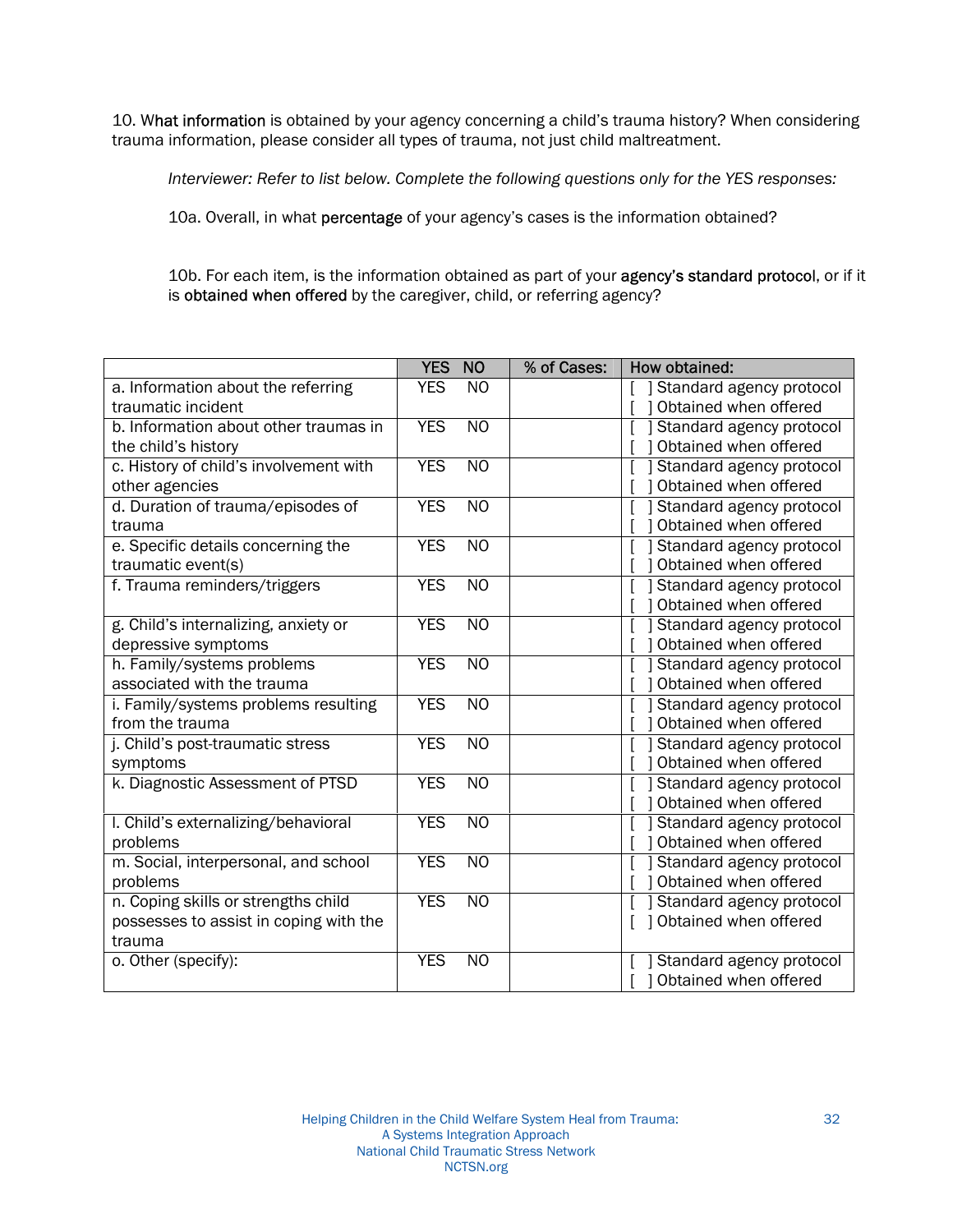11. What information does your agency provide about a child's trauma history when you send a referral to another agency? When considering trauma information, please consider all types of trauma, not just child maltreatment.

*Interviewer: Refer to table below. Complete the following questions only for the YES responses:* 

11a. Overall, for what percentage of referrals does your agency provide the information?

11b. For cases in which information about the child's trauma is provided, what amount of information is provided?

11c. For each item, is the information provided as part of your agency's standard protocol, or if it is provided when requested by other agency?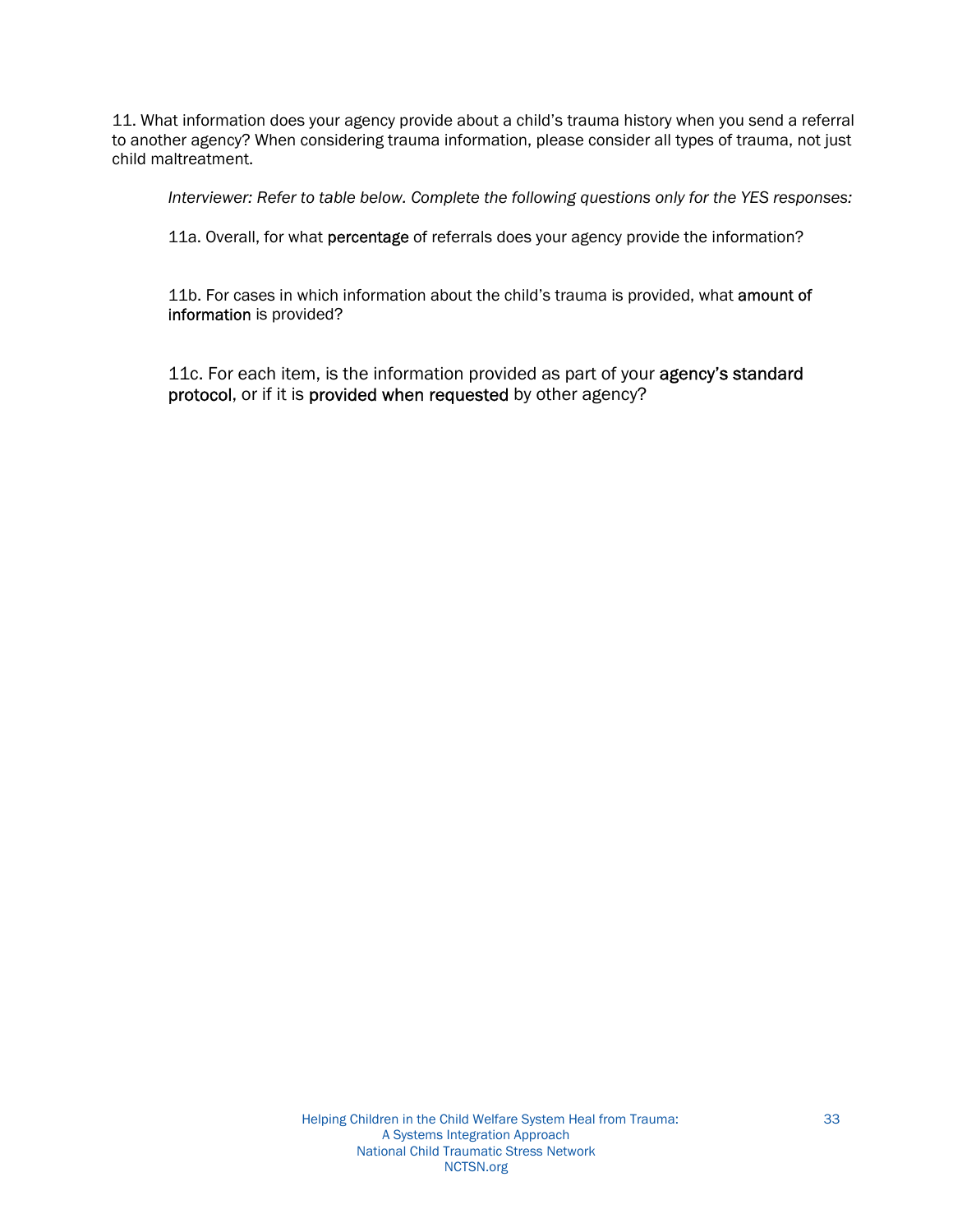|                                             | YES NO     |                 | $%$ of            | Amount of               | <b>How provided (Select</b>     |
|---------------------------------------------|------------|-----------------|-------------------|-------------------------|---------------------------------|
|                                             |            |                 | <b>Referrals:</b> | Information             | One):                           |
| a. Information about the referring          | <b>YES</b> | N <sub>O</sub>  |                   | $[ ]$ Minimal           | [ ] Standard agency             |
| traumatic incident                          |            |                 |                   | [ ] Some                | protocol                        |
|                                             |            |                 |                   | [ ] A lot               | [ ] Provided when               |
|                                             |            |                 |                   |                         | requested                       |
| b. Information about other traumas          | <b>YES</b> | N <sub>O</sub>  |                   | $[ ]$ Minimal           | [ ] Standard agency             |
| in the child's history                      |            |                 |                   | [ ] Some                | protocol                        |
|                                             |            |                 |                   | [ ] A lot               | [ ] Provided when               |
|                                             |            |                 |                   |                         | requested                       |
| c. History of child's involvement with      | <b>YES</b> | N <sub>O</sub>  |                   | [ ] Minimal             | [ ] Standard agency             |
| other agencies                              |            |                 |                   | [ ] Some                | protocol                        |
|                                             |            |                 |                   | [ ] A lot               | [ ] Provided when               |
|                                             | <b>YES</b> | N <sub>O</sub>  |                   |                         | requested                       |
| d. Duration of trauma/episodes of<br>trauma |            |                 |                   | [ ] Minimal<br>[ ] Some | [ ] Standard agency<br>protocol |
|                                             |            |                 |                   | [ ] A lot               | [ ] Provided when               |
|                                             |            |                 |                   |                         | requested                       |
| e. Specific details concerning the          | <b>YES</b> | N <sub>O</sub>  |                   | [ ] Minimal             | [ ] Standard agency             |
| traumatic event(s)                          |            |                 |                   | [ ] Some                | protocol                        |
|                                             |            |                 |                   | [ ] A lot               | [ ] Provided when               |
|                                             |            |                 |                   |                         | requested                       |
| f. Trauma reminders/triggers                | <b>YES</b> | $\overline{NO}$ |                   | [ ] Minimal             | [ ] Standard agency             |
|                                             |            |                 |                   | [ ] Some                | protocol                        |
|                                             |            |                 |                   | [ ] A lot               | [ ] Provided when               |
|                                             |            |                 |                   |                         | requested                       |
| g. Child's internalizing, anxiety or        | <b>YES</b> | N <sub>O</sub>  |                   | [ ] Minimal             | [ ] Standard agency             |
| depressive symptoms                         |            |                 |                   | [ ] Some                | protocol                        |
|                                             |            |                 |                   | [ ] A lot               | [ ] Provided when               |
|                                             |            |                 |                   |                         | requested                       |
| h. Family/systems problems                  | <b>YES</b> | N <sub>O</sub>  |                   | [ ] Minimal             | [ ] Standard agency             |
| associated with the trauma                  |            |                 |                   | [ ] Some                | protocol                        |
|                                             |            |                 |                   | [ ] A lot               | [ ] Provided when               |
|                                             |            |                 |                   |                         | requested                       |
| i. Family/systems problems resulting        | <b>YES</b> | N <sub>O</sub>  |                   | $[ ]$ Minimal           | [ ] Standard agency             |
| from the trauma                             |            |                 |                   | [ ] Some                | protocol                        |
|                                             |            |                 |                   | $\lceil$ $\rceil$ A lot | [ ] Provided when               |
|                                             |            |                 |                   |                         | requested                       |
| j. Child's post-traumatic stress            | <b>YES</b> | N <sub>O</sub>  |                   | [ ] Minimal             | [ ] Standard agency             |
| symptoms                                    |            |                 |                   | [ ] Some                | protocol                        |
|                                             |            |                 |                   | [ ] A lot               | [ ] Provided when               |
|                                             |            |                 |                   |                         | requested                       |
| k. Diagnostic Assessment of PTSD            | <b>YES</b> | N <sub>O</sub>  |                   | [ ] Minimal             | [ ] Standard agency             |
|                                             |            |                 |                   | [ ] Some<br>[ ] A lot   | protocol<br>[ ] Provided when   |
|                                             |            |                 |                   |                         | requested                       |
| I. Child's externalizing/behavioral         | <b>YES</b> | NO              |                   | $[ ]$ Minimal           | [ ] Standard agency             |
| problems                                    |            |                 |                   | [ ] Some                | protocol                        |
|                                             |            |                 |                   | [ ] A lot               | [ ] Provided when               |
|                                             |            |                 |                   |                         | requested                       |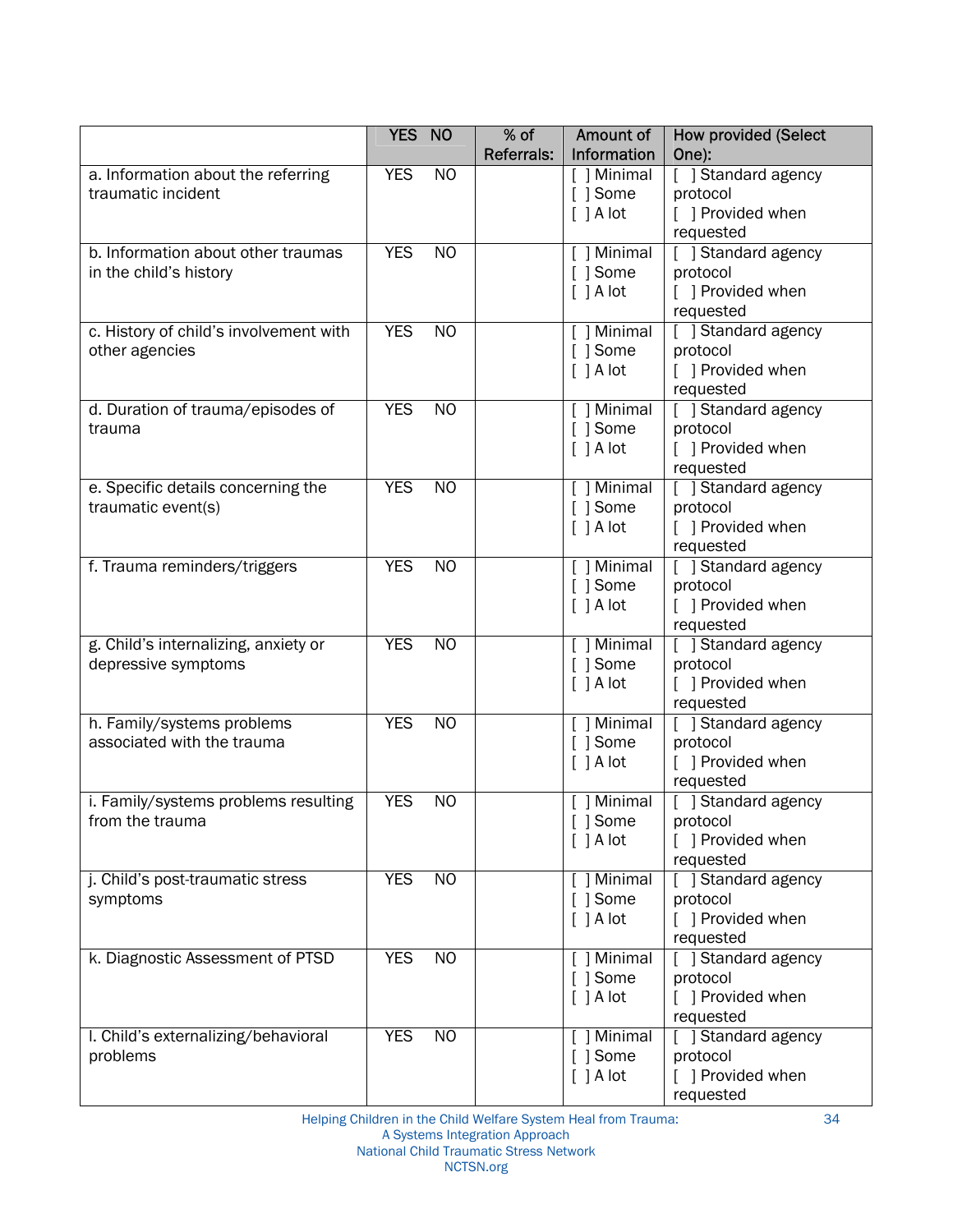| m. Social, interpersonal, and school<br>problems                                        | YES.       | NO. | [ ] Minimal<br>[ ] Some<br>$\lceil$   A lot | Standard agency<br>protocol<br>] Provided when<br>requested |
|-----------------------------------------------------------------------------------------|------------|-----|---------------------------------------------|-------------------------------------------------------------|
| n. Coping skills or strengths child<br>possesses to assist in coping with the<br>trauma | YES.       | NO  | 1 Minimal<br>[ ] Some<br>$\lceil$   A lot   | Standard agency<br>protocol<br>Provided when<br>requested   |
| o. Other (specify):                                                                     | <b>YES</b> | NO  | 1 Minimal<br>l Some<br>$\lceil$   A lot     | Standard agency<br>protocol<br>] Provided when<br>requested |

#### **Training**

12. Do employees at your agency receive training on any of the following topics?

- YES NO The short-term impact of trauma on children
- YES NO The long-term impact of trauma on children
- YES NO How to assess for trauma in children
- YES NO Relationship between parental/caretaker substance abuse and trauma
- YES NO Information on parental/caretaker mental illness
- YES NO Information on parental/caretaker trauma history
- YES NO Special considerations in working with traumatized populations
- YES NO Information about how other systems respond to children with trauma
- YES NO Available evidence based treatments for children with trauma histories and their applicability to different child maltreatment populations.

13. To what extent does your staff utilize information about a child's trauma history when interacting with the child?

- 1 None
- 2 A little
- 3 Some
- 4 Quite a bit
- 5 A lot

14. How often does your agency consider expertise in trauma when selecting a treatment provider or placement?

- 1 Never
- 2 Rarely
- 3 About half of the time
- 4 Most of time
- 5 Always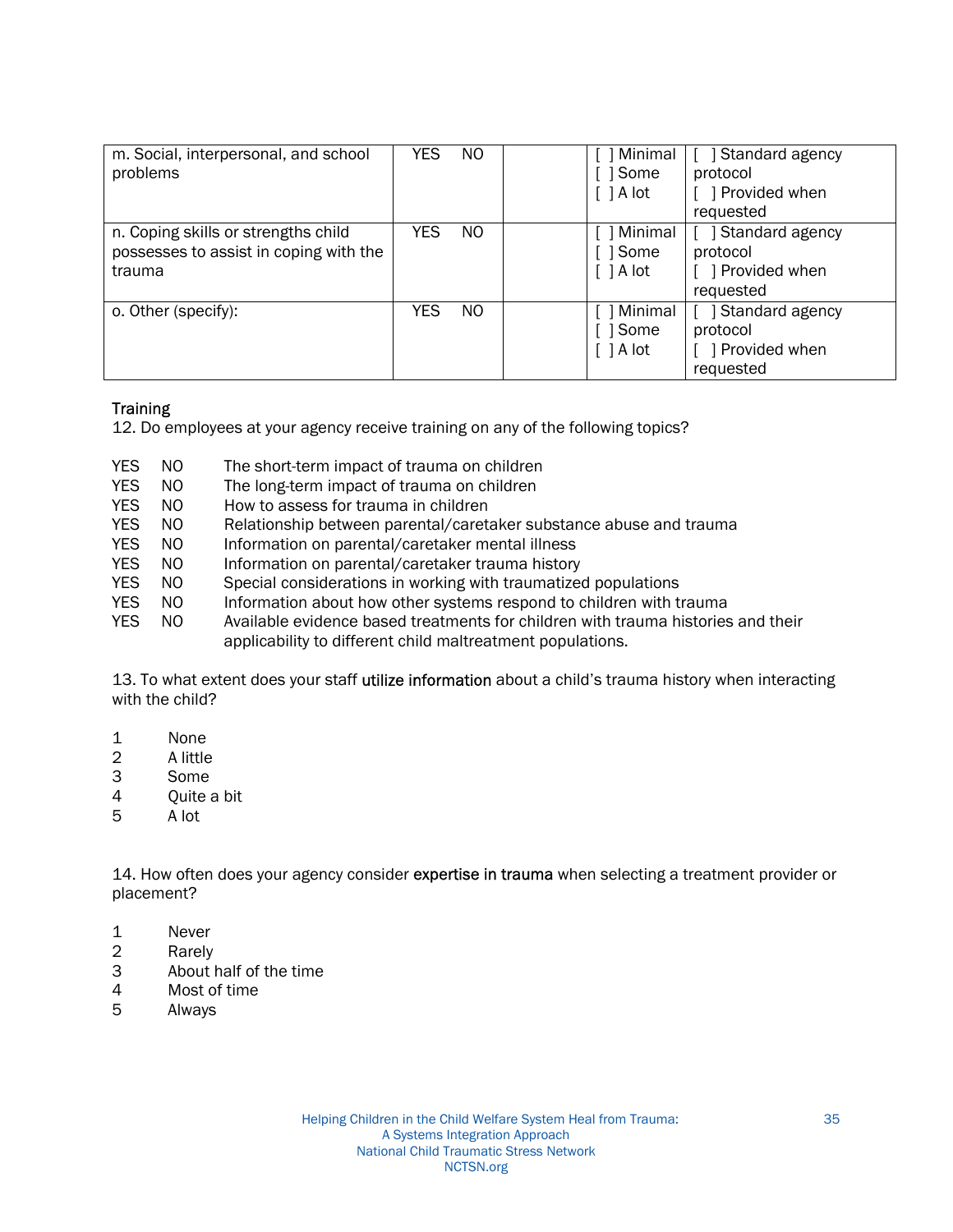15. How often does your agency make referrals to a treatment provider or placement based on their use of evidence-based practices (methods that have been supported in outcome studies or that have been evaluated as effective)?

- 1 Never<br>2 Rarely
- **Rarely**
- 3 About half of the time
- 4 Most of time<br>5 Always
- **Always**

*Interviewer: If interviewee selected 3, 4, or 5:* Please list any specific evidence-based treatments you look for when making a referral.

16. From your perspective, how often does your agency interact with each of the following systems in responding to a child's trauma-related problems? Interviewer: answer separately for each system. Leave the interviewee's own system blank.

|    |                                    | <b>Never</b> | 2<br>Rarely | 3<br>About<br>$\frac{1}{2}$ of<br>time | 4<br>Most of<br>time | 5<br><b>Always</b> | <b>NA</b> |
|----|------------------------------------|--------------|-------------|----------------------------------------|----------------------|--------------------|-----------|
| a. | Family or Dependency Court         |              |             |                                        |                      |                    |           |
| b. | <b>Public Child Welfare System</b> |              |             |                                        |                      |                    |           |
| c. | <b>Mental Health System</b>        |              |             |                                        |                      |                    |           |
|    | d. School System                   |              |             |                                        |                      |                    |           |
| е. | Foster or Substitute Care system   |              |             |                                        |                      |                    |           |
| f. | <b>Foster Parent Association</b>   |              |             |                                        |                      |                    |           |
| g. | Other (specify)                    |              |             |                                        |                      |                    |           |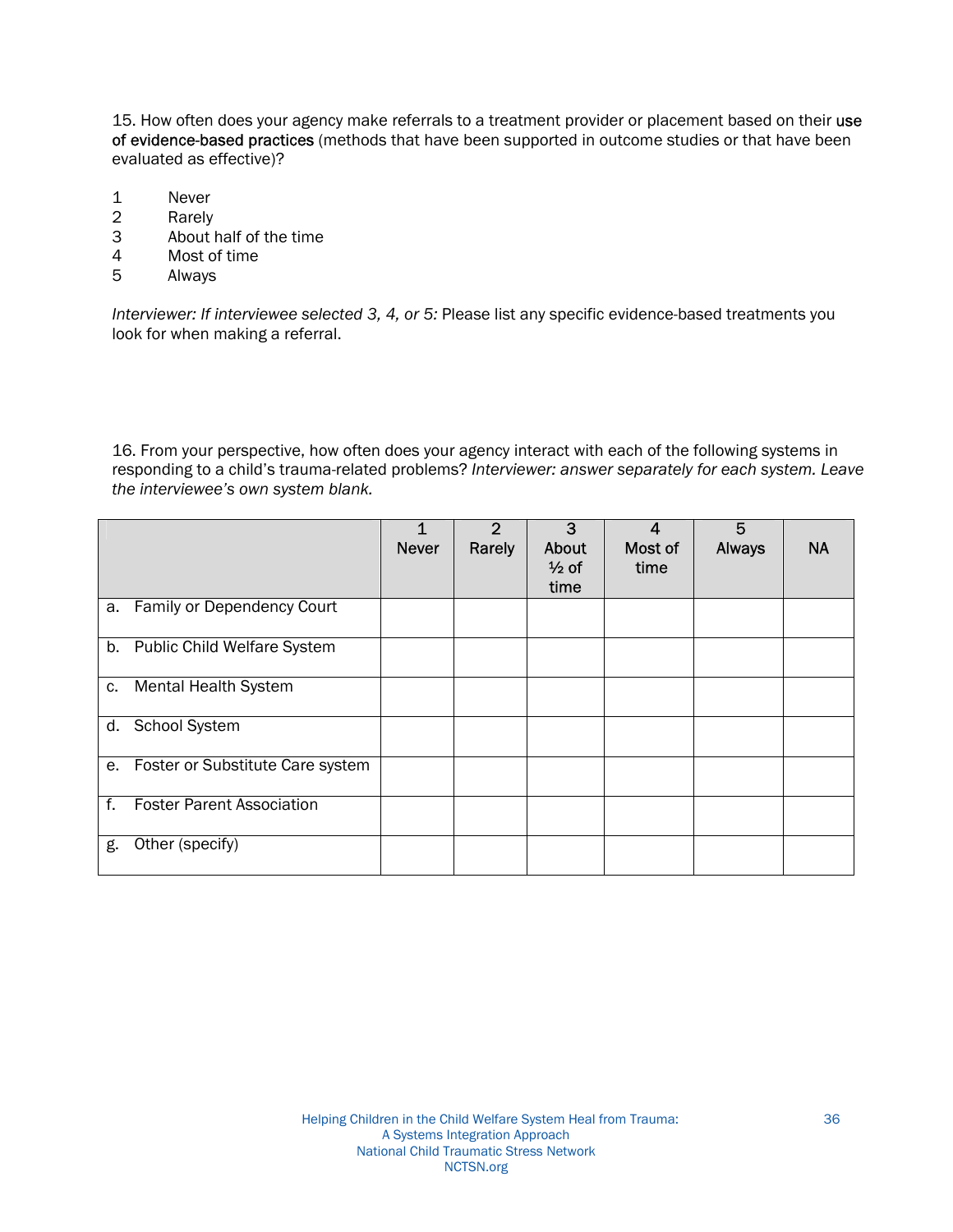| From your perspective, how well do<br>you think the following systems<br>interact and work with your agency<br>in treating children's trauma-related<br>problems? | 1<br><b>Very</b><br><b>Poorly</b> | $\overline{2}$<br><b>Poorly</b> | 3<br>Average | 4<br>Well | 5<br><b>Very Well</b> | N/A |
|-------------------------------------------------------------------------------------------------------------------------------------------------------------------|-----------------------------------|---------------------------------|--------------|-----------|-----------------------|-----|
| Family or Dependency Court<br>h.                                                                                                                                  |                                   |                                 |              |           |                       |     |
| <b>Public Child Welfare System</b><br>i.                                                                                                                          |                                   |                                 |              |           |                       |     |
| j.<br><b>Mental Health System</b>                                                                                                                                 |                                   |                                 |              |           |                       |     |
| <b>School System</b><br>k.                                                                                                                                        |                                   |                                 |              |           |                       |     |
| Foster or Substitute Care system<br>I.                                                                                                                            |                                   |                                 |              |           |                       |     |
| m. Foster Parent Association                                                                                                                                      |                                   |                                 |              |           |                       |     |
| Other (specify)<br>n.                                                                                                                                             |                                   |                                 |              |           |                       |     |

17. How much of a role does your agency play in facilitating coordination between the different service systems? Examples - hosting meetings, trainings, or case conferences, supporting liaisons positions between agencies, etc.

- 1 None<br>2 A little
- 2 A little
- 3 Some
- 4 Quite a bit
- 5 A lot

The remaining questions examine facilitators and barriers to addressing trauma concerns.

18. Does your agency have any practices in place designed to help the child and his/her family deal with trauma more effectively? Please describe:

19. Does your agency have any practices in place that you believe may exacerbate the child or family's experience of trauma? Please describe: